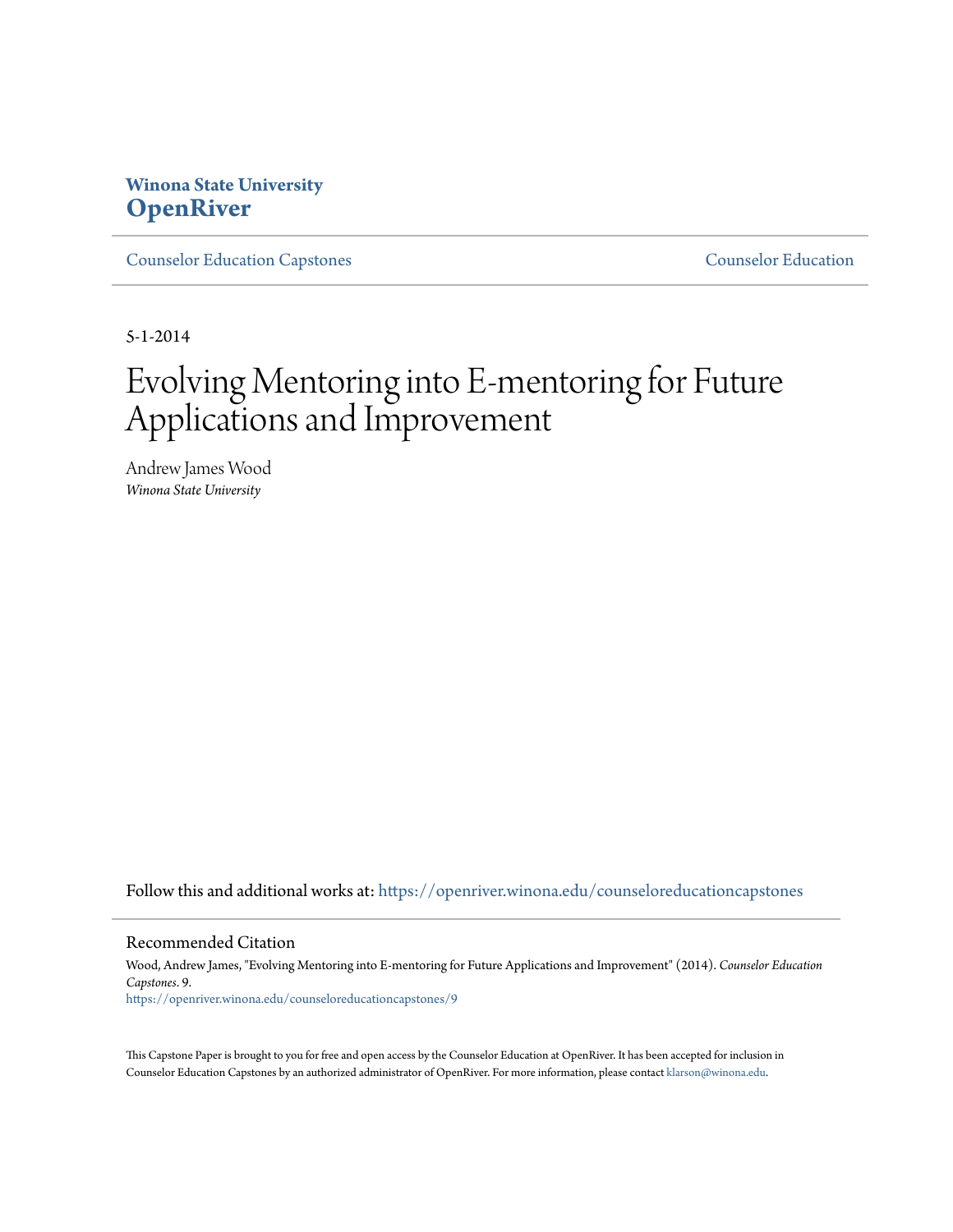## TAPPING INTO INTERNET RESOURCES: AN E-MENTORING OPTION

Andrew James Wood

A Capstone Project submitted in partial fulfillment of the

requirements for the Master of Science Degree in

Counselor Education at

Winona State University

Spring, 2014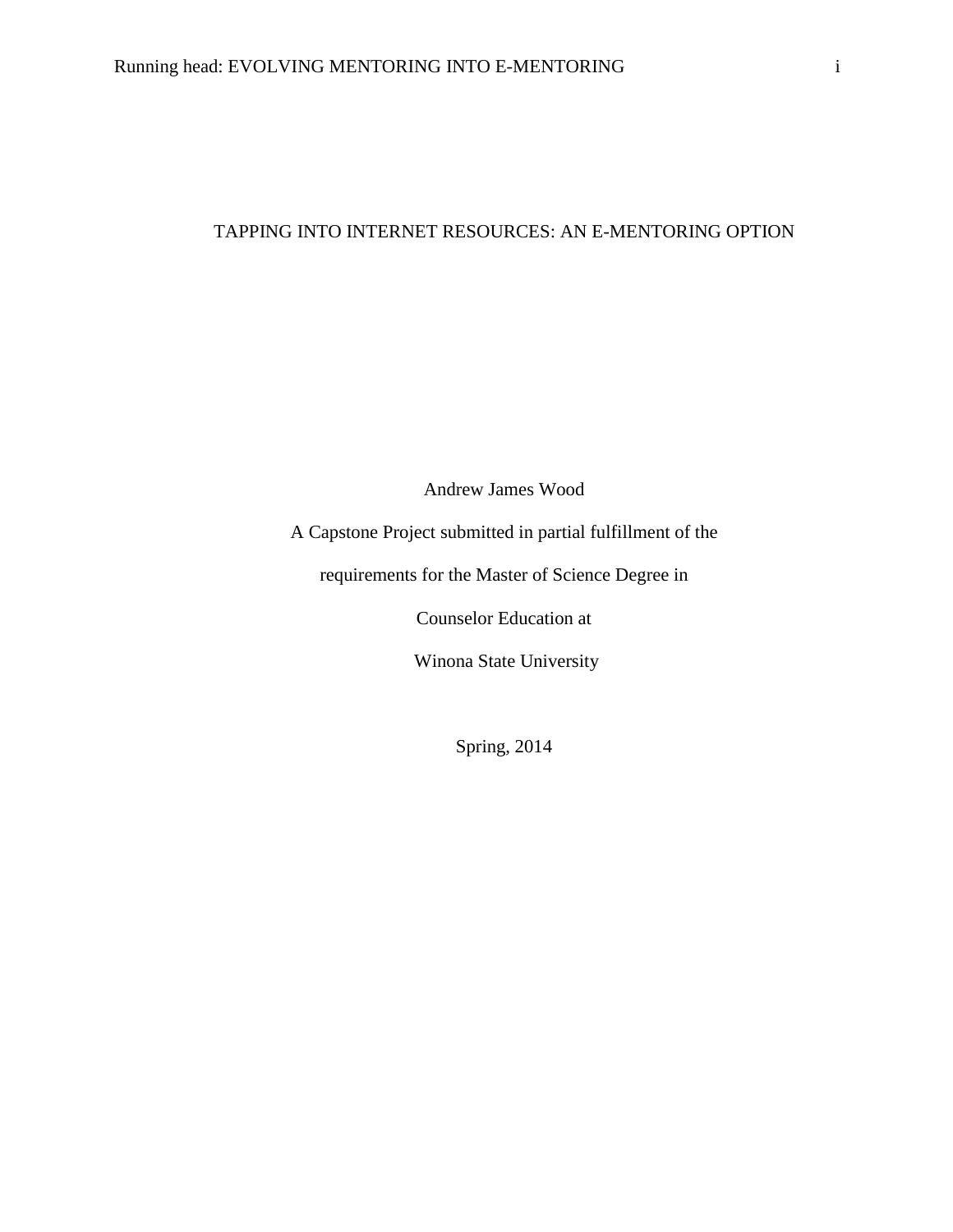Winona State University

College of Education

Counselor Education Department

## CERTIFICATE OF APPROVAL

\_\_\_\_\_\_\_\_\_\_\_\_\_\_\_\_\_\_\_\_\_\_\_\_\_\_

## CAPSTONE PROJECT

\_\_\_\_\_\_\_\_\_\_\_\_\_\_\_\_\_\_\_\_

Evolving Mentoring into E-mentoring for Future Applications and Improvement

This is to certify that the Capstone Project of

Andrew James Wood

Has been approved by the faculty advisor and the CE 695 – Capstone Project

Course Instructor in partial fulfillment of the requirements for the

Master of Science Degree in

Counselor Education

Capstone Project Supervisor: \_\_\_\_\_\_\_\_\_\_\_\_\_\_\_\_\_\_

Name

Approval Date: \_\_\_\_\_\_\_\_\_\_\_\_\_\_\_\_\_\_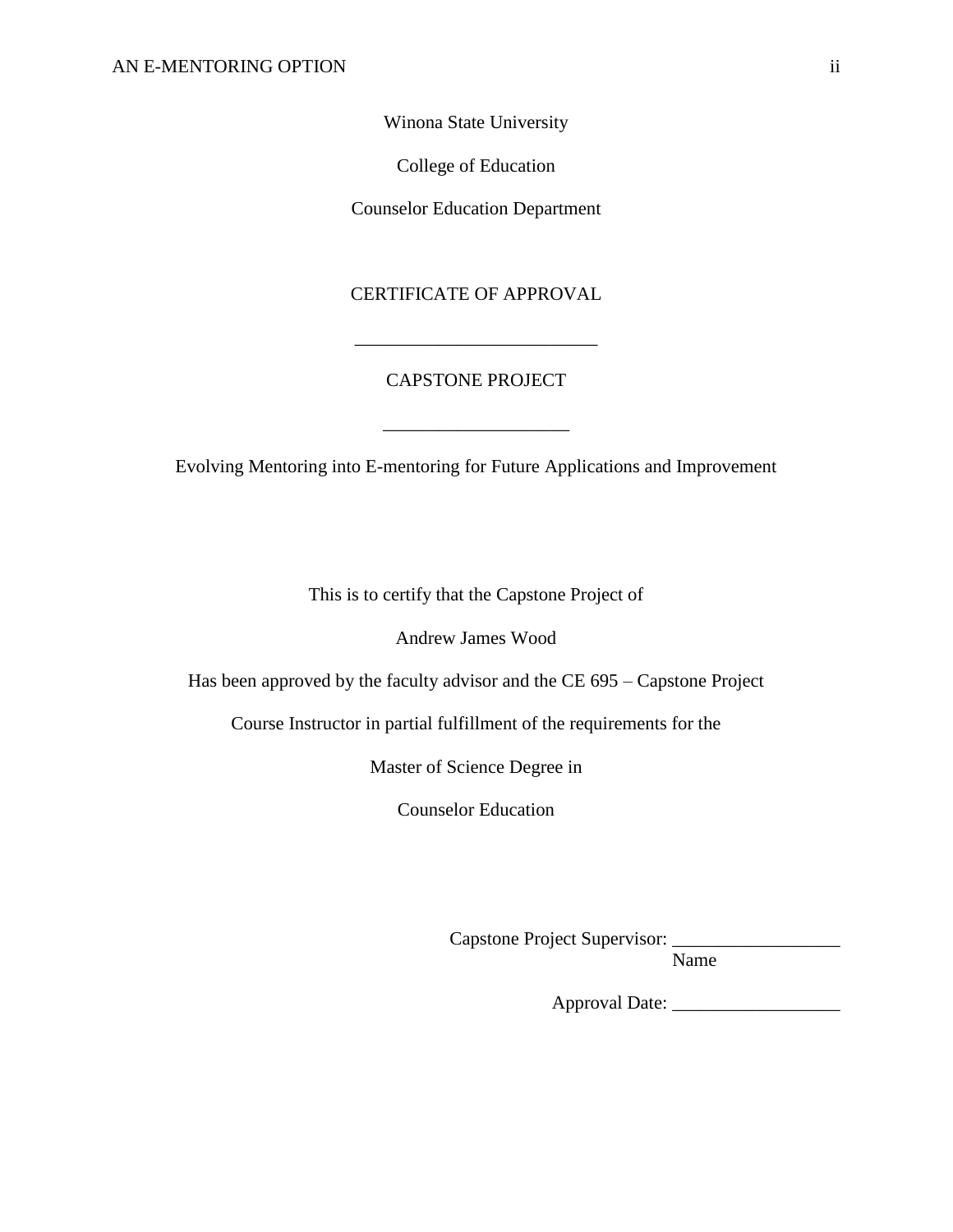Since electronic communications do not necessarily have time or distance constraints, a mentoring program utilizing this communication style could reach a greater number and variety of mentors for students. Mentoring can have a large impact on students in a world where who you know is key to reaching educational and career goals. The benefits and barriers to such a program must first be assessed in order to ascertain the efficacy of ementoring. Upon review of relevant literature, these benefits and barriers were discussed and many suggestions for implementing e-mentoring programs were found.

#### Abstract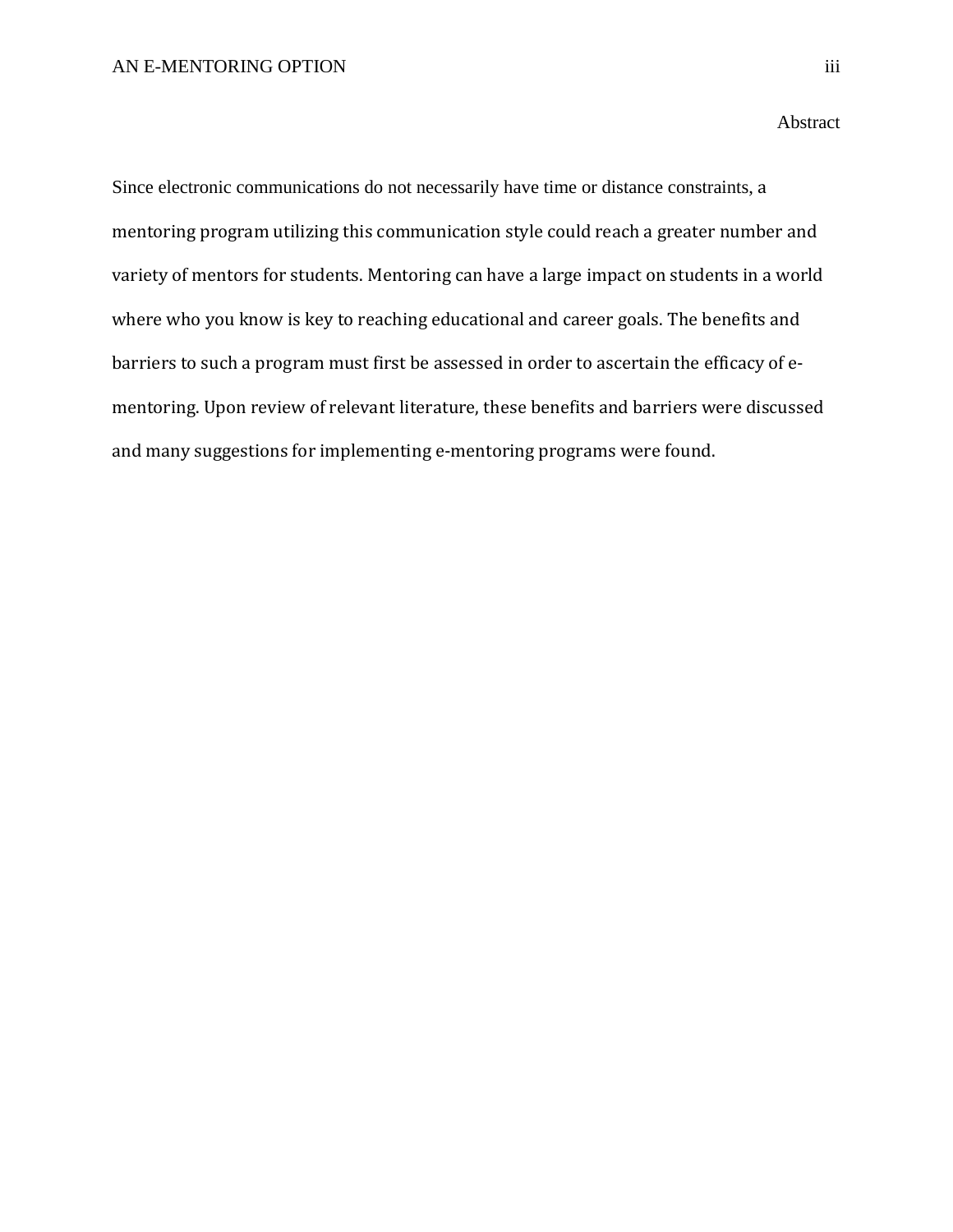## Contents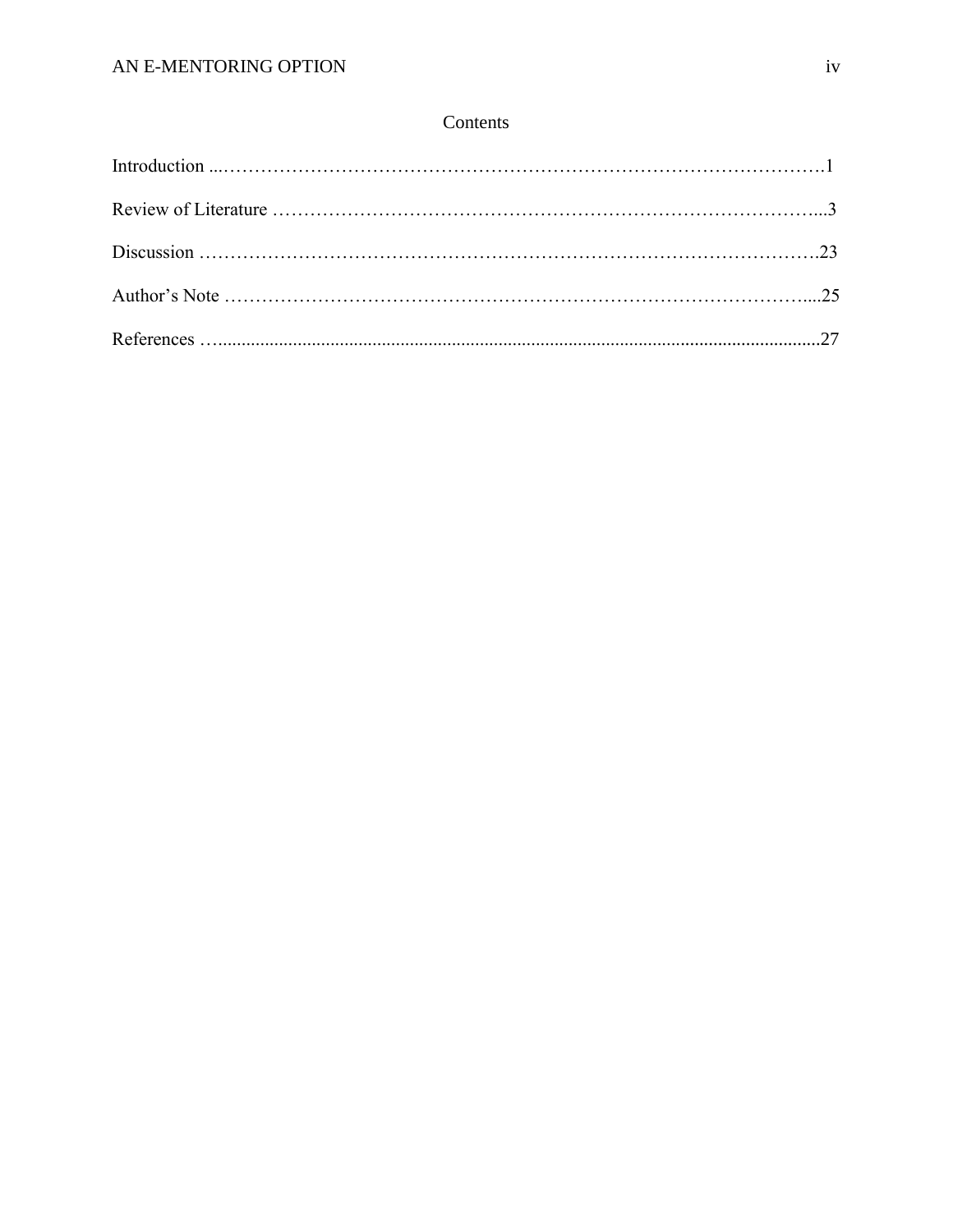Tapping into Internet Resources: An E-mentoring Option

Bierema and Mrriam (2002), have defined e-mentoring as "A relationship that is established between a more senior individual (mentor) and a lesser skilled or experienced individual (protégé), primarily using electronic communications, and that is intended to develop and grow the skills, knowledge, confidence, and cultural understanding of the protégé to help him or her succeed, while also assisting in the development of the mentor" (p. 108).

E-mentoring has many names; computer-mediated interaction, virtual mentoring, ementoring, telementoring, online mentoring, and cybermentoring are examples of the various names used by the studies that will be reviewed later in this paper. The most important characteristic of E-mentoring, no matter which name you use, is that a greater variety of mentors are available to match to students' based on their needs. This availability of mentors is possible because email does not necessarily have time or distance constraints.

Interest in this topic for me stems from a past work experience in which I helped administer an e-mentoring program as part of an alternative learning classroom. While room for improvement was apparent in this program, I content that this topic may be useful to school counseling because it opens opportunities for today's youth to connect to more individuals in the community who can have a positive impact on their lives for academic, career and personal/social development. Simply, e-mentoring creates opportunities for youth that were not previously possible. With adjustments, publicity, and practice, this program could be used by school counselors across the nation to improve the lives of a vast amount of students and community members.

This article reviews literature measuring the advantages and barriers to e-mentoring and what e-mentoring literature advises readers to do when creating their own e-mentoring program for it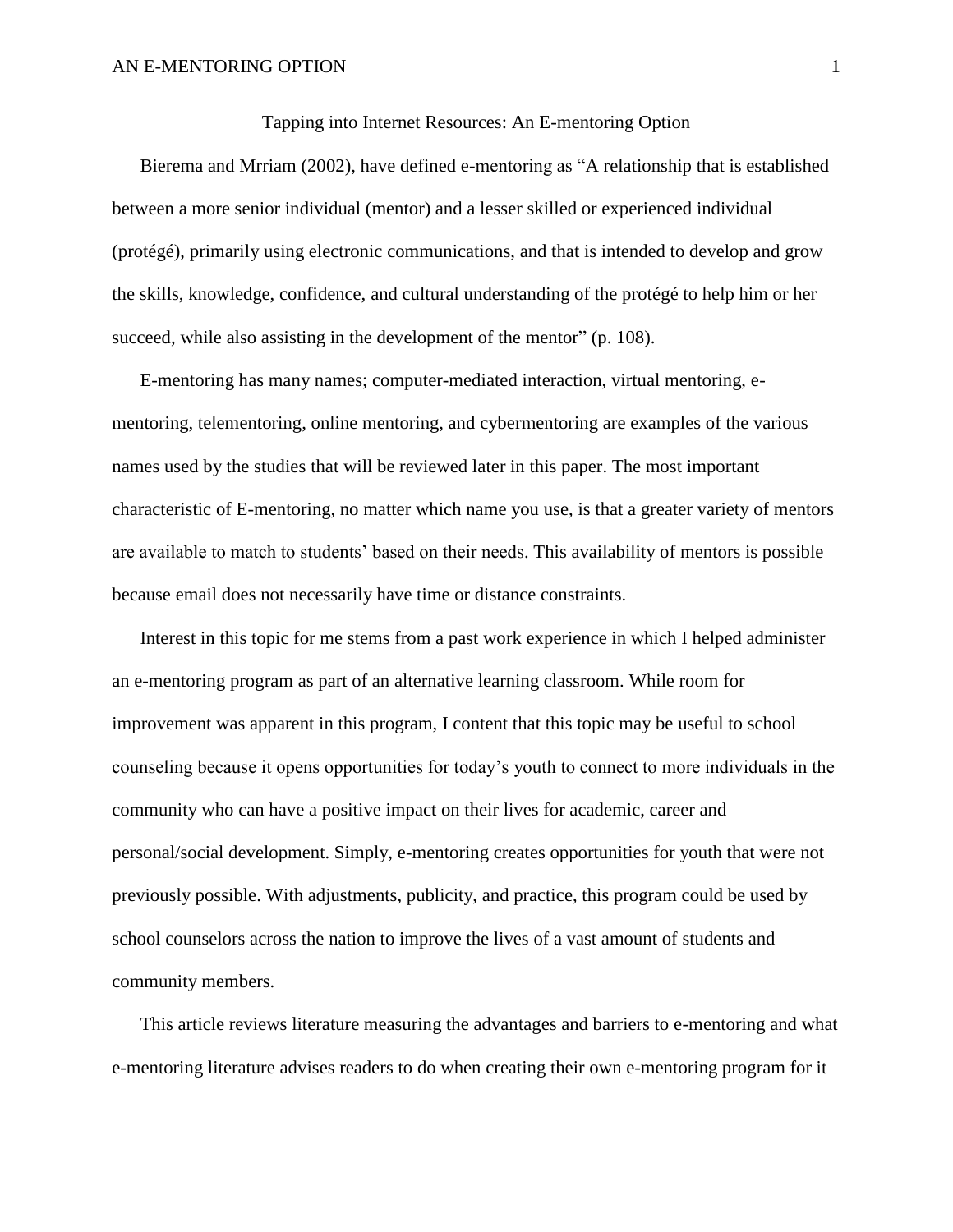to be successful. In particular, occasional, face-to-face meeting time is discussed as one idea that can develop the e-mentoring process and make it an effective program in schools. Shared ethnicity and gender between mentors and protégés is another topic discussed in this article as a beneficial modification to the e-mentoring program.

## Traditional Mentoring

To understand e-mentoring some understanding of traditional mentoring must be met first. Origins of mentoring could be seen going back to Homer's epic poem, the *Odyssey,* thousands of years ago*.* In this story Homer tells the story of a wise old sea captain named Mentor (the goddess Athena in disguise), who gives guidance to Odysseus's son, Telemachus, in the area of coping with his father's long absence since the Trojan War (Yaw, 2007). Since Homor wrote about Mentor, the concept of mentorship has not changed much. Simply, traditional mentoring programs pair participants, as protégés, with volunteers, as mentors, who provide one-on-one friendships, guidance, and support to those participants for a variety of reasons. Presently, mentors are usually selected from university or school staff, faculty, corporate personnel, professionals, older peers, or volunteers from the community (Yaw, 2007) to meet with individuals who want to develop skills or learn new knowledge about a career field.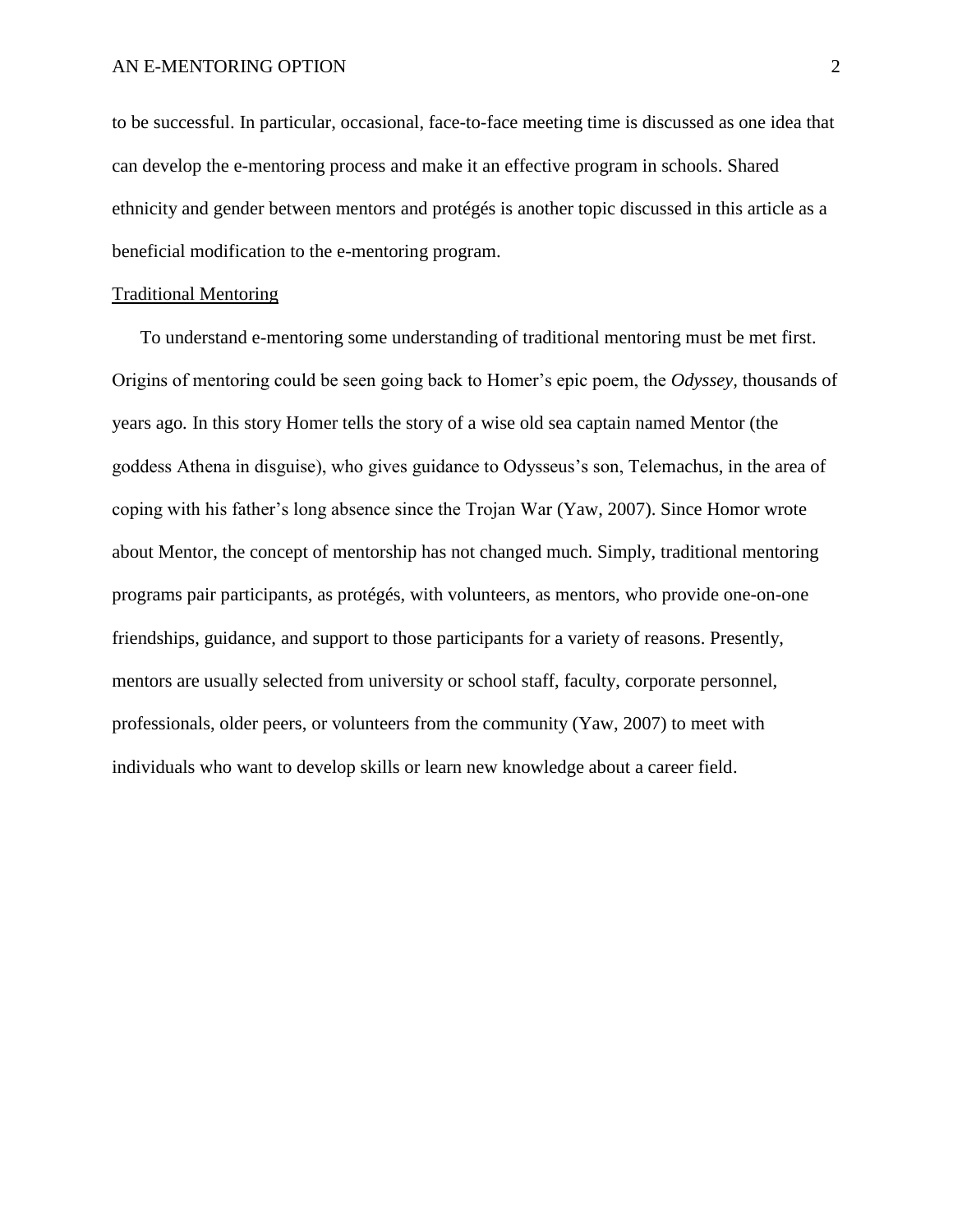## **E-mentoring Literature Review**

In this section the advantages and benefits of E-mentoring are discussed as well as some difficulties with it. E-mentoring is a relatively new modification to traditional mentoring; over the few years, it has been around, it has changed and grown in many ways. By looking at the advantages of e-mentoring, school counselors interested in it can determine if e-mentoring may be a viable option to replace traditional mentoring in schools. As with most programs that are new, it is still working through some unforeseen problems or barriers. These barriers, experienced and discussed in the literature, will also be examined below.

## **Advantages and Benefits of E-mentoring**

In 2001, Toni Cascio and Janice Gasker wrote an academic article on their study of computer – mediated mentoring in social work education. They were looking to see if a computer-mediated interaction could replace professional mentoring in education, especially in regards to developing professional identity. Participants in their study included students in one section of a pre-professional baccalaureate level course who were randomly paired with a section of master's level students in a family therapy course. Of those in the baccalaureate level course, 12 undergraduate students volunteered to be protégés ranging in age from 20 to 25: one being African American, one Hispanic, and the remainder Caucasian. Out of the protégés, only one was male. Fourteen graduate level students volunteered to be mentors from the family therapy course, two being African American women, while the rest were Caucasian women. Ages for the mentors ranged from 22 to 41 and comparison groups were used in this study as well, consisting of 15 undergraduates and 17 graduate students. Comparison groups were created from second sections of the pre-professional baccalaureate level course and master's level family therapy course. Toni Cascio taught the two master's level classes while Janice Gasker taught the two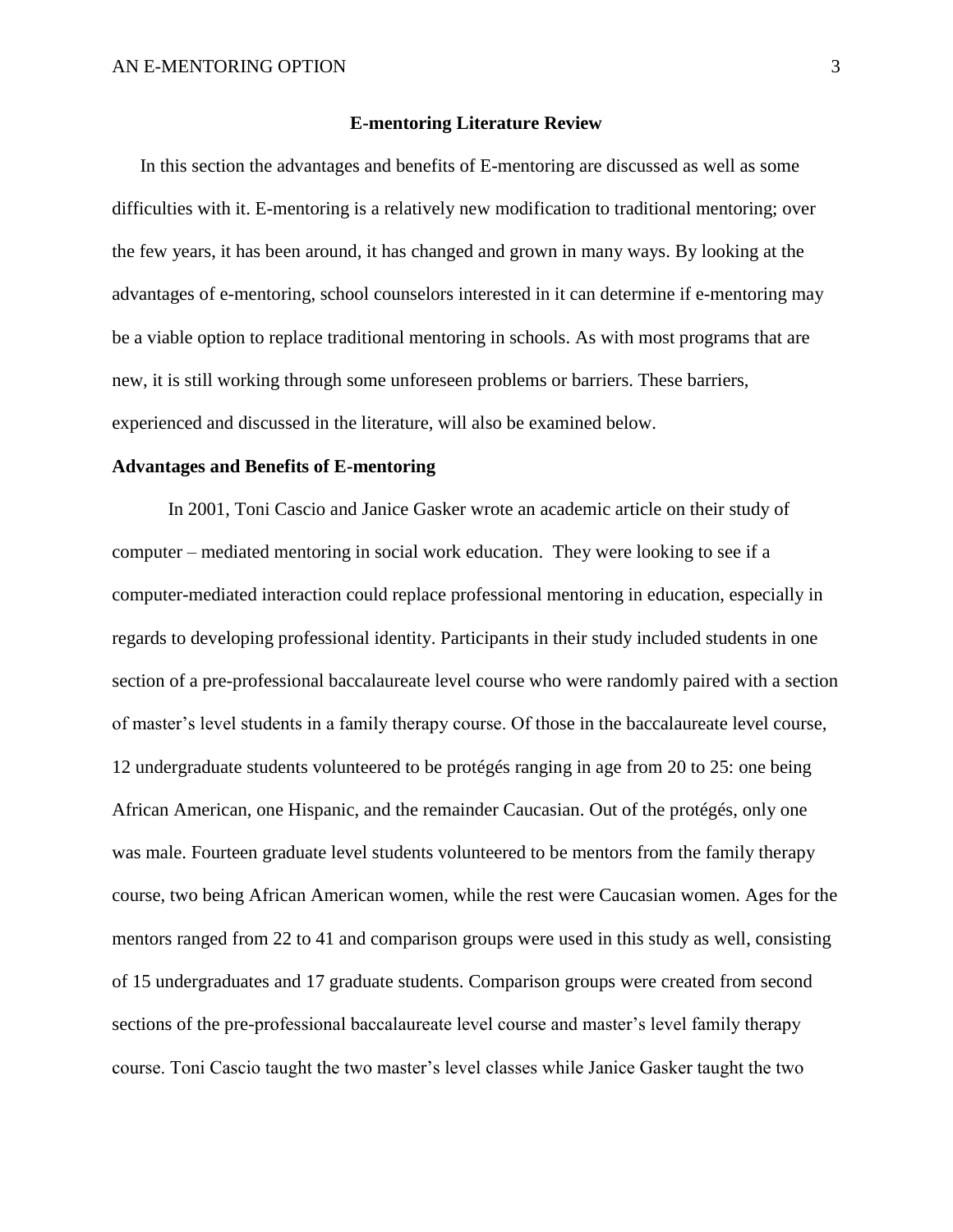bachelor's level classes. Students in the experimental group were instructed to communicate weekly via email and for the first four weeks, topics were provided by the investigators (i.e., Cascio and Gasker). Open-ended questions were used the first four weeks to allow for spontaneity; yet they were structured enough to create weekly correspondence specifically related to professional development. Students were then left to generate their own topics for the last two weeks of the study. Even thought the study was voluntary extra credit was offered to students who chose to participate. To measure the acquisition of professional social work values a pretest and posttest survey were implemented with both experimental and comparison groups along with a qualitative analysis be conducted of the students' email correspondence. Grounded theory method of evaluation was used to analyze findings whereby themes were drawn from data and categorized according to relevant dimensions. Last of the measures was to have T-tests used for comparison of means in the survey results.

From Cascio and Gasker's study (2001), it was found that the mean score for the pretest on professional identity in bachelor level students in the experimental group showed a significant increase in professional identity over the time of the study. These quantitative findings from the study demonstrate that professional identity of bachelor level students can be positively influenced by their master level counterparts through e-mentoring. Later in this same study it was found that mentors in the study performed the duties of defining and explaining professional roles, explaining values in practice, and giving direct advice in a variety of areas. The categories of validation, emotional support, normalizing, and enthusiasm were found fulfilled by ementoring in this study and leading toward the belief that e-mentoring holds many benefits for its protégés.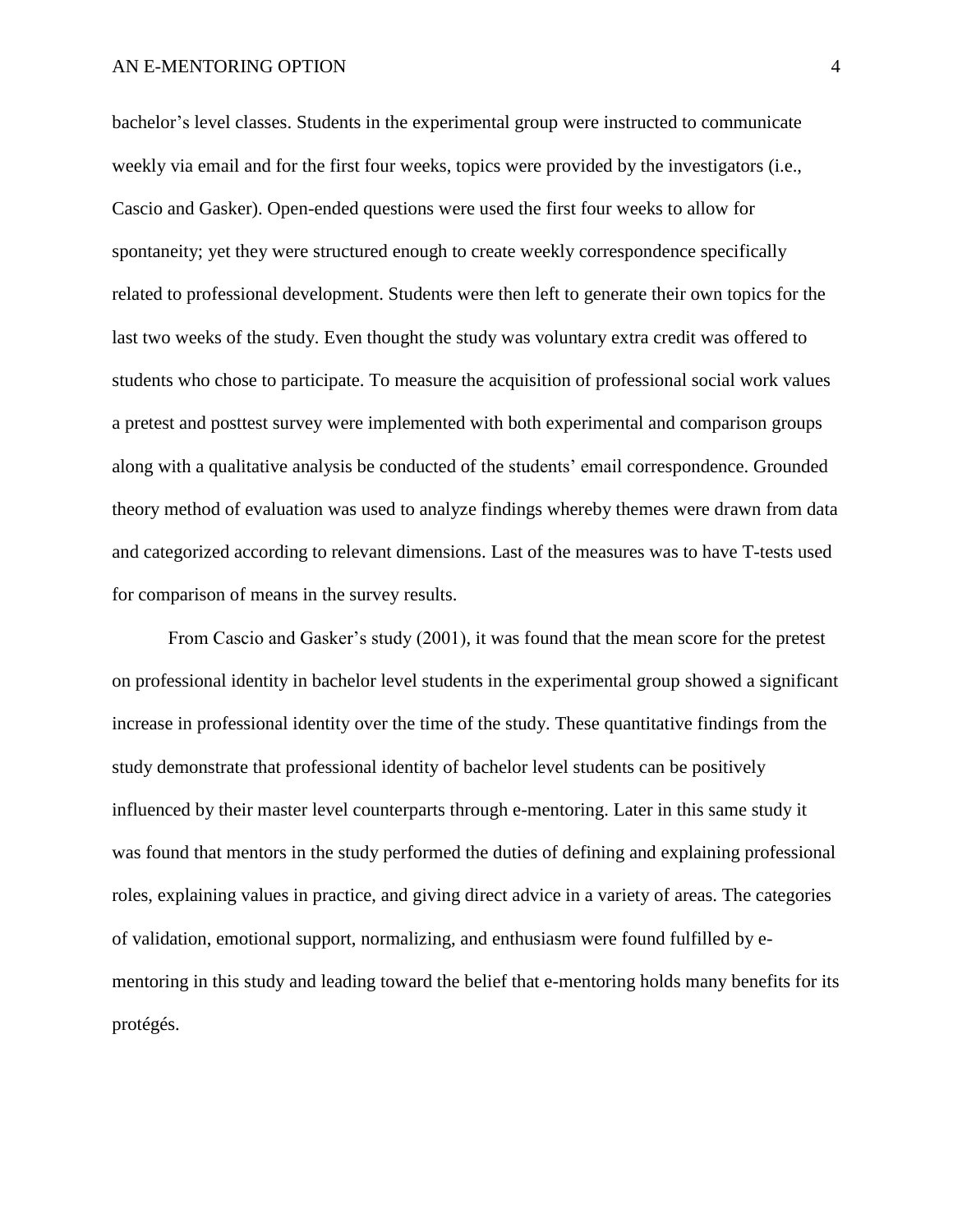In 2011, Wendy Murphy, at Babson College, wrote an extensive article on her own ementoring study. In this study she aimed to answer a multitude of questions focused on support received from mentors, interaction frequency, satisfaction, intention to continue the mentoring relationship, and level of developmental initiation. This study involved 206 students enrolled in management courses at a large Midwestern university as protégés. The mean age of a protégé participant was 22.3 years old with 72.8% of the population being male and 27.2% female. Ethnic distribution for this study included 72% Caucasian/while, 14.0% Hispanic/Latino, 8.8% Asian, 2.9% Black, and 0.7% Native American while 1.5% did not report identifying with an ethnicity. 206 alumni and friends of the university volunteered to participate as mentors in this study, a minimum of 10 years professional experience being required.

Through a new scale developed for Murphy's study (2011), it was demonstrated that ementoring experience may enhance the tendency for students to seek developmental relationships, which would be a great benefit for the protégés. One advantage to e-mentoring that was found when study results showed that a perceived similarity was a better predictor of support for both students and mentors than actual similarity; this lending itself to the idea that ementoring may remove cross-gender barriers to receiving mentor support and promote social equity (Murphy, 2011). Perceived similarity was also found to be directly related to mentorship quality from the perspective of the mentor furthering support of the removal of cross-gender barriers.

Benefits do not necessarily need to be for the protégé only, but rather for the mentor as well. From Murphy's study (2011), both vocational support and psychosocial support provided were significantly associated with mentors' intention to continue their relationships. Value in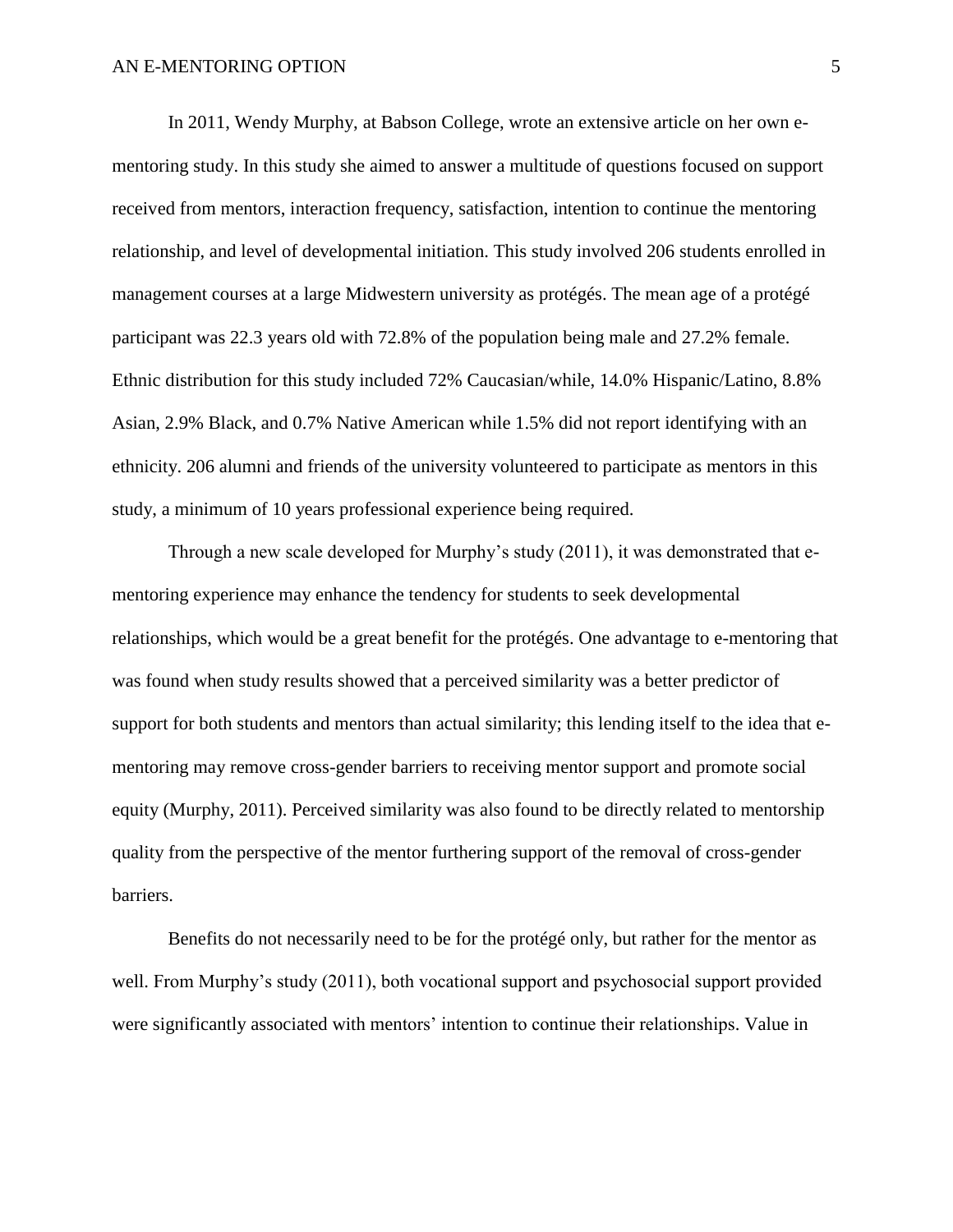building one-on-one relationships through the process of e-mentoring was found by mentors along with a feeling of connection to the university. For example, one mentor wrote:

Great Program – keeps us out here grounded and I would like to see many more programs like this one. It is critical that academia and business world collaborate – bring values, positivity, and purpose together and raises career satisfaction, sustainable results. This communications approach also is where we are going – so a good idea to use in the curriculum. Perhaps requiring a conference call now and then would be good – since that's part of virtual careers too (Murphy, 2011, p.# 619).

This connection to the university can lead to many benefits on the behalf of the mentor as well as benefiting a future protégé in having an experienced mentor to connect with. This can also be seen as an advantage e-mentoring has over traditional mentoring due to the lessening of time and space constraints leading to a larger number of mentors being available.

Another research article evaluated the outcomes of an e-mentoring program to see how effective e-mentoring could be upon attitudes and potential behaviors of teacher candidates when considering work in an inner-city school district (Penny & Bolton, 2011). Participants of this study included approximately 75 students as potential e-mentors, selected from 3 different sections of an introductory educational technology class at Central University. One class served as a control group with no interaction with the e-mentoring project while the second class consisted of students who participated in e-mentoring, but did not visit a school for face-to-face mentoring, while the third class did visit a school in Philadelphia during the project while still participating in e-mentoring. Each mentor was assigned a student from a school in the Philadelphia School District, making 50 students from this school district protégés in this study.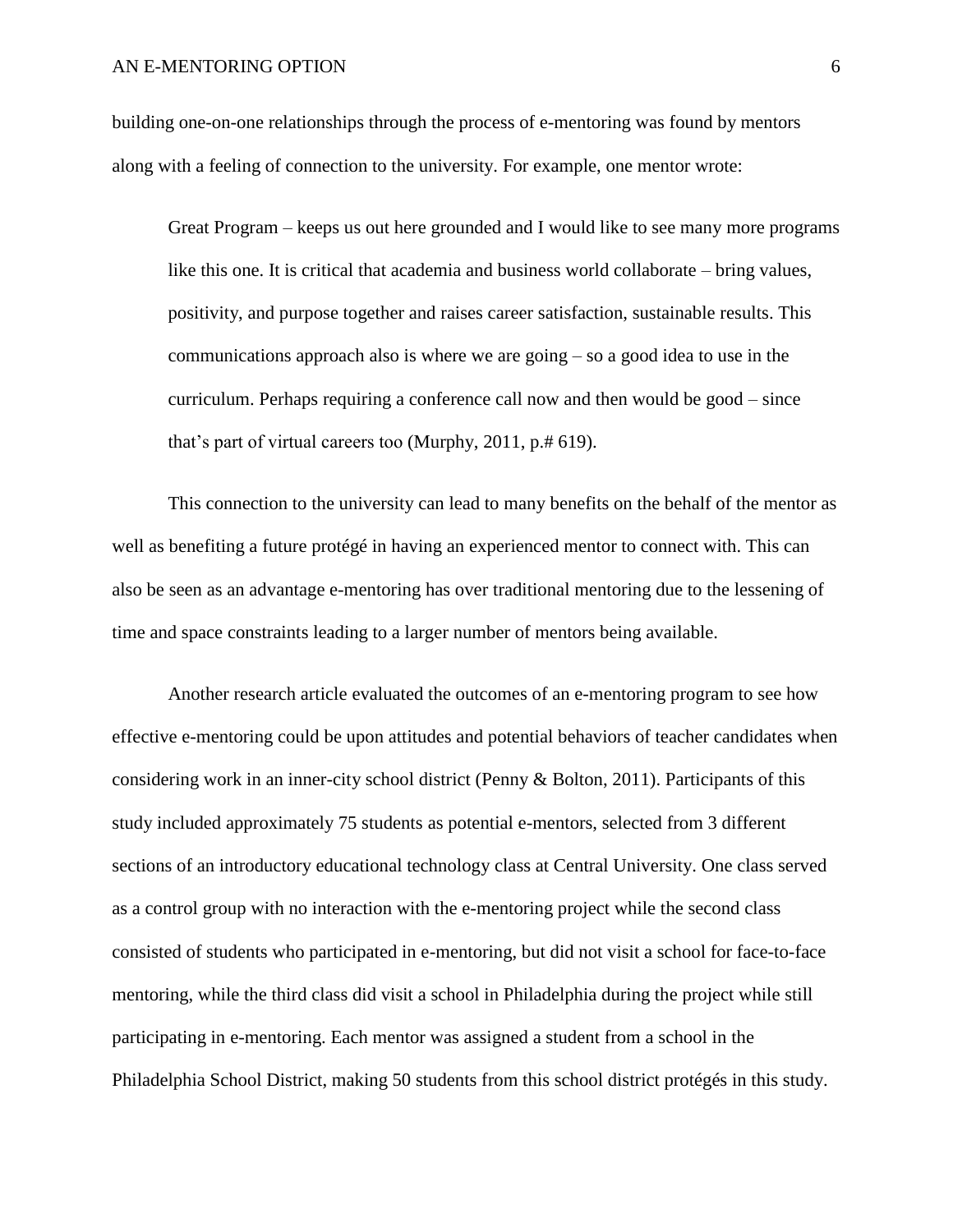At the beginning of the study both parties were asked to post general introductory information, then mentors were instructed to write observations and questions regarding subject matter in a science unit from their protégé's school. MentorPlace was chosen as the electronic interface to facilitate these posts and one exchange each week through this interface was required. In addition to mentoring protégés e-mentors were required to work on a webquest addressing a science topic. Finalized webquests were then sent to teachers in the Philadelphia Schools who chose one webquest to use in their science unit. To gather information on this study, mentors complete an online survey at the beginning and end of the semester with Likert scales focused on attitude statements in this survey.

From the survey mentioned in Penny and Bolton's study (2011), they found that a high percentage of mentors responded that the e-mentoring experience helped prepare them as candidates to be teachers, showing that mentors can benefit from e-mentoring as well as protégés. How technology can make an impact in the classroom was one such experience that mentors reported learning along with an awareness of what students in this study's demographic are like, including the diversity of students, their interests, behaviors, knowledge and abilities, how to interact and communicate with them, and what they are learning in the classroom. A significant number of mentors reported a new confidence in their abilities as a prospective teacher and that e-mentoring helped them feel good about their decision to pursue the teaching profession.

Another article that explores the benefits and advantages of e-mentoring (Edirisingha, 2009) explored how e-mentoring could help mature students' transition to higher education. To facilitate this study an "Access" was utilized; an Access refers to a separate entity that provided this study with learning modules and programs in nursing and social work, humanities, and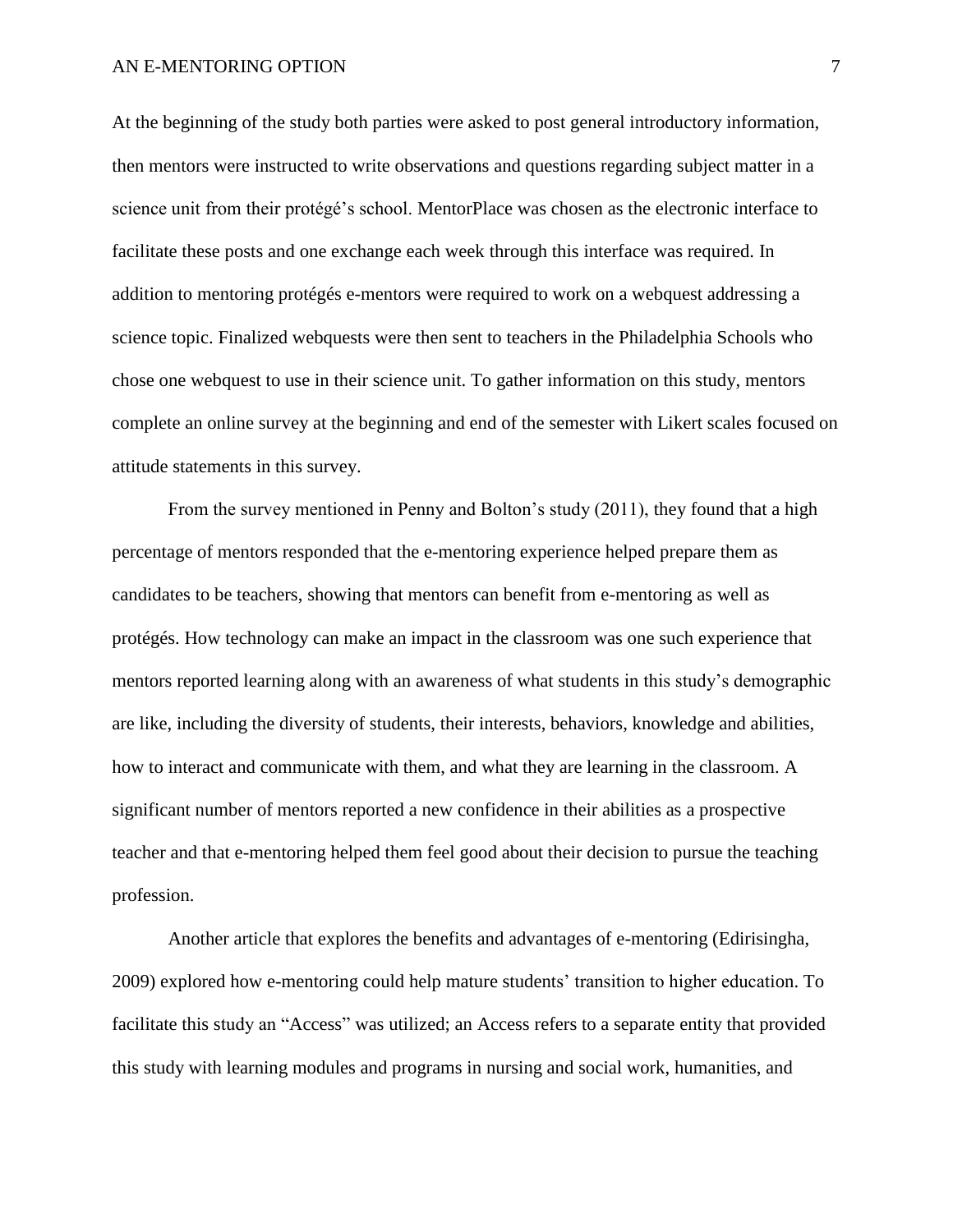information technology from seven different education colleges in the United Kingdom where this study was undertaken. In this study Edirisingha uses a program called Blackboard to deliver selected core Access learning modules and to facilitate tutorial support of 320 protégés who were selected from the Access programs. The results of this study explored how sixteen mature undergraduates from Kingston University, selected as e-mentors for this study, felt overall about the helpfulness of the program. Additional research evidence was collected via a background questionnaires given to 277 protégés at the start of this study, personal interviews with 14 mentors, group interviews with 35 protégés who progressed to higher education, personal interviews with ten tutors on participating Access courses, and an evaluation questionnaire completed by 86 protégés at the end of their Access courses.

Erisingha (2009) found that a significant number of students reported using Blackboard for learning about the Kingston University. Out of the 47 students who responded to that questionnaire, 35 indicated that the e-mentoring system was helpful in finding out about university life and 21 of the 47 students indicated that their e-mentors had provided useful guidance on practical aspects of the university. Students in the study indicated that online interactions with their mentors had given them an extra dimension of support, and technological skills including using email, sharing information and resources with peers, and checking assignment deadlines were also skills learned. From this study, e-mentoring protégés found many benefits in their higher education pursuit. This goes to show that e-mentoring can be used to achieve specific goals for protégés as well as general technological skills that can be used in everyday 21<sup>st</sup> century life. Interviews further revealed that e-mentors of this study tried to instill in their protégés a sense of belonging to their future profession and an evaluation questionnaire collaborated these findings. Looking at perspectives from the protégés, answers to a final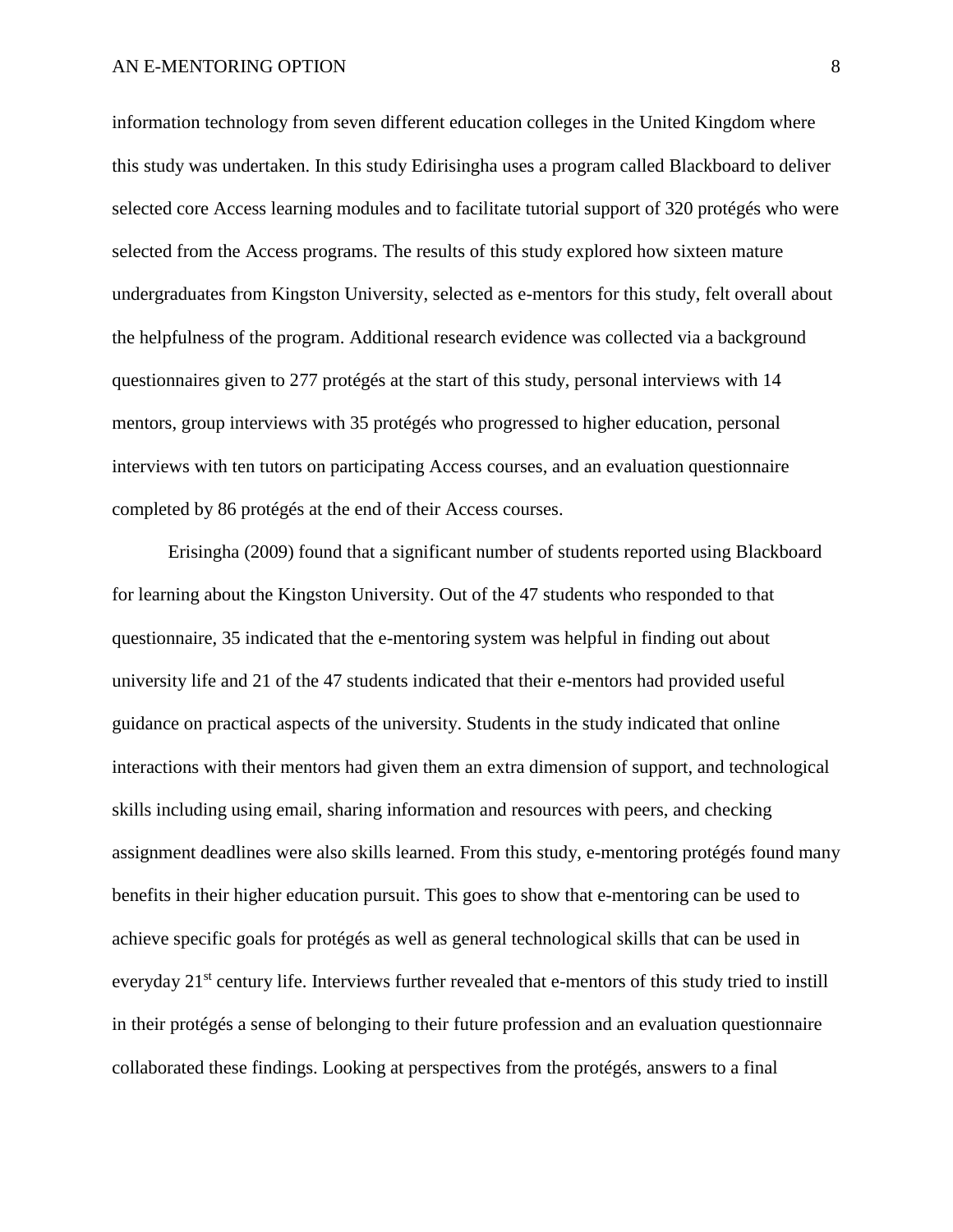questionnaire showed that protégés' valued e-mentors' advice when it came to applying to universities and replies from mentors helped protégés to stay calm and follow up on their application progress. Out of the 47 students who responded to this questionnaire, 25 stated that getting information on the application process from their mentors had been useful and a similar amount answered that getting information on preparing for interviews had been helpful as well. 28 of 47 students confirmed that the e-mentoring process had been helpful in developing confidence and 25 of the 47 students stated that e-mentors had provided them with tips and advice on how to study more effectively. Interviews confirmed 3 beneficial ways in which ementoring helped raise protégés' awareness of higher education; they learned about life and studies at the university, it helped protégés' in the application process and it proved that protégés had become more effective and confident learners throughout this whole process.

Costs and benefits of being a mentor were researched in a study done by Ragins and Scandura in 1999. This study asked the questions; how is a mentoring experience associated with expected benefits and costs of being a mentor, how those benefits and costs relate to a mentor's willingness to participate in mentoring again, and what is the effect of prior mentoring experience on the willingness of a mentor to join the e-mentoring process again. Surveys were sent to high-ranking managers and executives; 176 women and 99 men returned the surveys creating a participant pool of 275 useable surveys. 96.7% of the respondents identifying with being Caucasian, while 76.7% identifying with being married, 96.4% employed full-time, and 62.5% holding bachelor degrees. The researchers in this study developed two 7-point Likert-type instruments to measure costs and benefits of mentoring relationships in this study, one instrument for costs and one for benefits. The cost instrument consisted of 17 items with a coefficient alpha of 0.83 while its counterpart, the benefit instrument, had 24 items with an alpha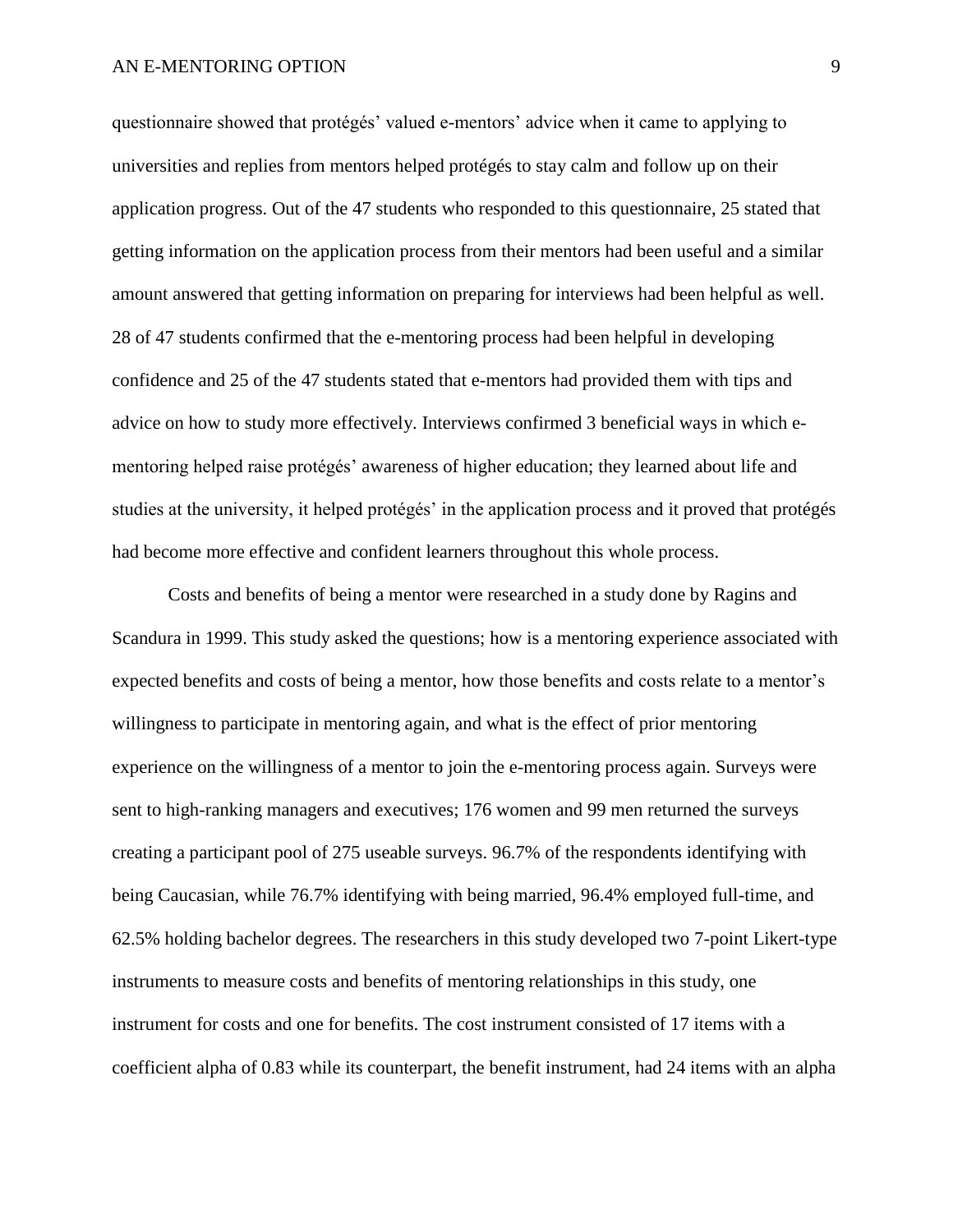of 0.89. Used in the final survey for the two instruments was a separate principal components factor analyses with varimax rotation.

Ragin's and Scandura's research study (1999), found that individuals with experience in mentoring reported a gain in a sense of satisfaction and fulfillment from mentoring relationships while participants who had no experience in mentoring reported that mentoring relationships are not worth the time they take up. This view is important because potential mentors may have preconceived notions of the value of mentoring relationships which may impact their decision on whether to be a mentor. The study then suggested that protégés are more likely to enter mentoring again later as a mentor and once they've experienced the role of mentoring they are even more likely to continue to enter more mentoring relationships as mentors. These results hold implications for e-mentoring because as e-mentoring counters the main cost argued by participants, the cost of time, it creates opportunities for more people to participate in mentoring leading the faster creation of individuals who are looking to continue participating in the mentoring process.

E-mentoring simplified is a modern day form of networking, Hwang and Francesco's study (2004) tackled the questions of how culture predicts learning-oriented networking behaviors along with how these behaviors impact performance. The sample used in this study consisted of undergraduate business students, ranging in age from 18 to 44, from the countries of the United States with 253 participants, Hong Kong with 266 participants, and Singapore with 131 participants. Gender of participants was 63% female. Scales from Wagner's (1995) five factors were used to measure individualism-collectivism in regards to culture. An additional measure, used to find grade performance, was to have students in this study list their classes and grades prior to the semester.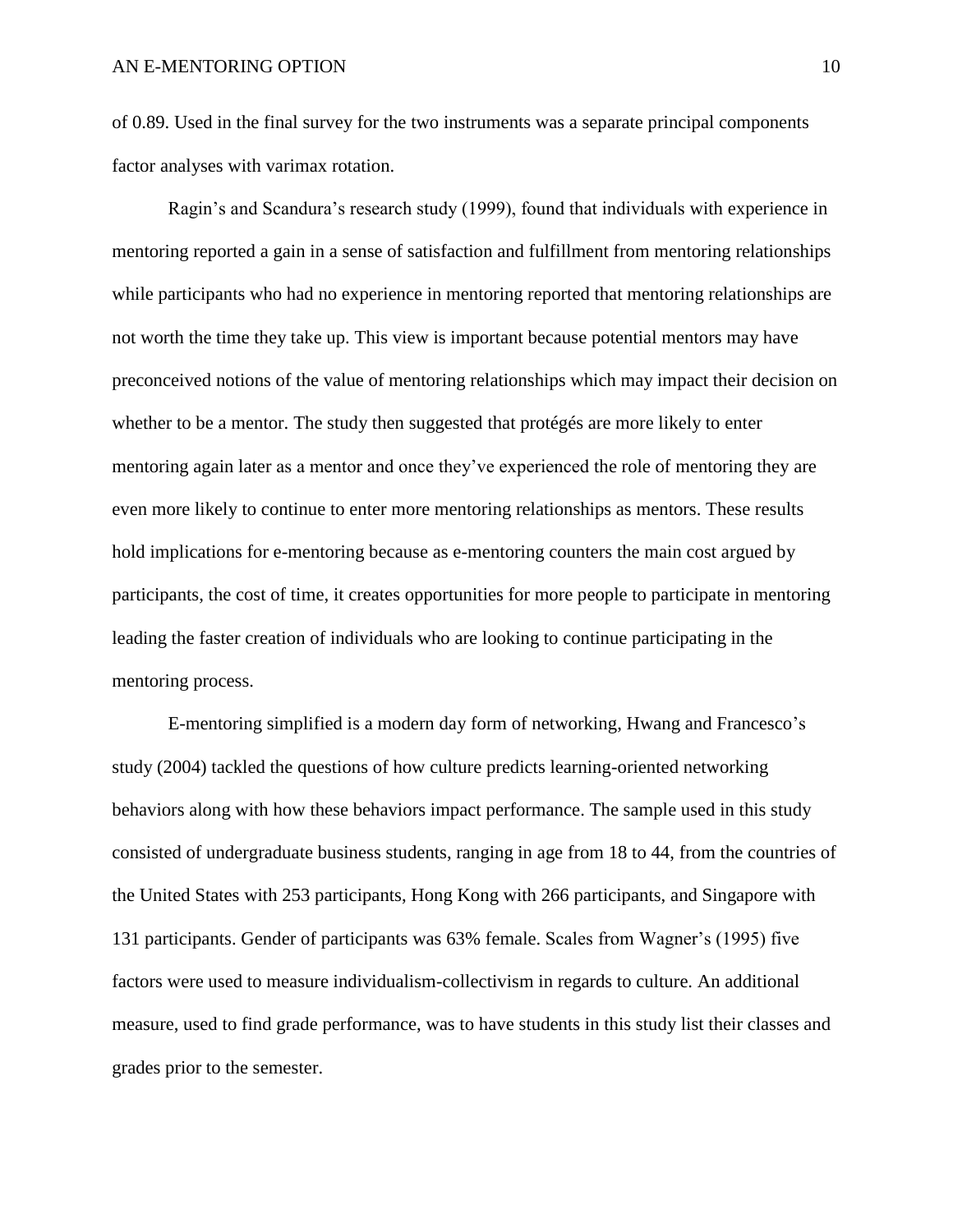Results from Hwang and Francesco's study (2004), show that self-reliant individuals are more likely to take advantage of networking, seeking out others for information while networking with fellow students and professors was found to be beneficial to positively predicting grade performance. It was found that networking can help to achieve learning performance across different cultural environments and suggested that academic institutions should facilitate learning-oriented networking based on the low frequency of networking behavior observed in this study and the significant positive relationships found between networking and performance. This study examined in-person networking and proposed electronic networking as a solution to the challenge of high time demands for face-to-face encounters. The study gave the examples of how electronic mail, blackboards, and virtual discussion rooms should be used to encourage professors to become more accessible. Ementoring fulfills the specifications for networking which was shown to be beneficial to students' performance by this study.

The studies above demonstrate many benefits for those involved, both the mentors and the protégés. The mentors perform the duties of defining and explaining professional roles, explaining values in practice, and giving direct advice in a variety of areas which help to fulfill the categories of validation, emotional support, normalizing, and enthusiasm. Additionally it was found that E-mentoring may remove cross-gender barriers to receiving mentor support and promote social equity. Also by lessening the time and space constraints a larger pool of mentors are made available which helps protégés match up with the right mentor. Students have indicated that online interactions with their mentors has given them an extra dimension of support, and technological skills including how to use email, share information and resources with peers, and check assignment deadlines. Another benefit was that e-mentoring instills in protégés a sense of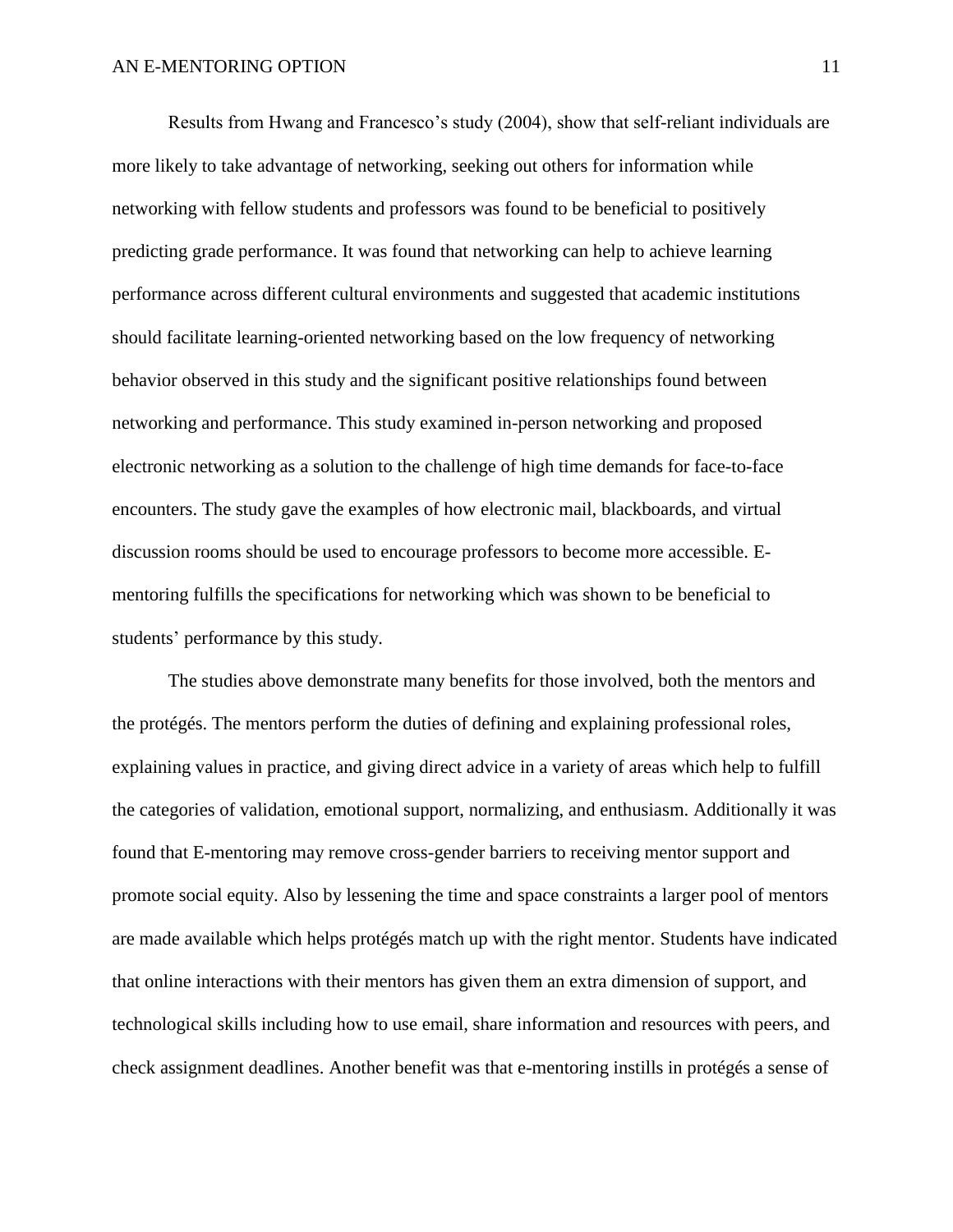belonging to their future profession and they value their mentors' advice when it came to applying to universities and following up on their application progress.

## **Barriers to E-mentoring**

E-mentoring has many barriers to consider in addition to the many the benefits and advantages. Some of the barriers that will be mentioned below are protégés not responding to a post made by a mentor, protégés having other support networks which could possibly make the e-mentoring process redundant, and differing opinions on what appropriate participation looks like from the mentor and protégé. The e-mentoring process can come to an abrupt halt if one of the participants fails to initiate or respond to communication. Conflict and frustration may arise if one individual in an e-mentoring pair feels that their partner's participation level is extremely low while viewing their own participation level as high. A mismatch between requirements of the mentor and protégé in terms of communicating within the time and space limitations could also cause the relationship to fail. While these barriers may seem daunting, potential solutions were sometimes discovered during the course of the studies below.

In Cascio and Gasker's study (2001) on computer-mediated mentoring in social work education, a couple e-mentoring pairs experienced some of these barriers. In at least 7 ementoring pairs from this study, researchers observed at some point a protégé not responding to a posting by a mentor. In four of these cases the mentor would take responsibility to email the protégé again asking why there was no response. A gentle question was usually asked such as "… haven't heard from you in a while, figured you might have been on spring break" or "I hadn't heard from you in a while so I thought I would send a quick note to see how things are going (Cascio & Gasker, 2001)." In each of these cases the protégé would respond and the exchange of emails continued; however, in 3 partnerships responses ended abruptly because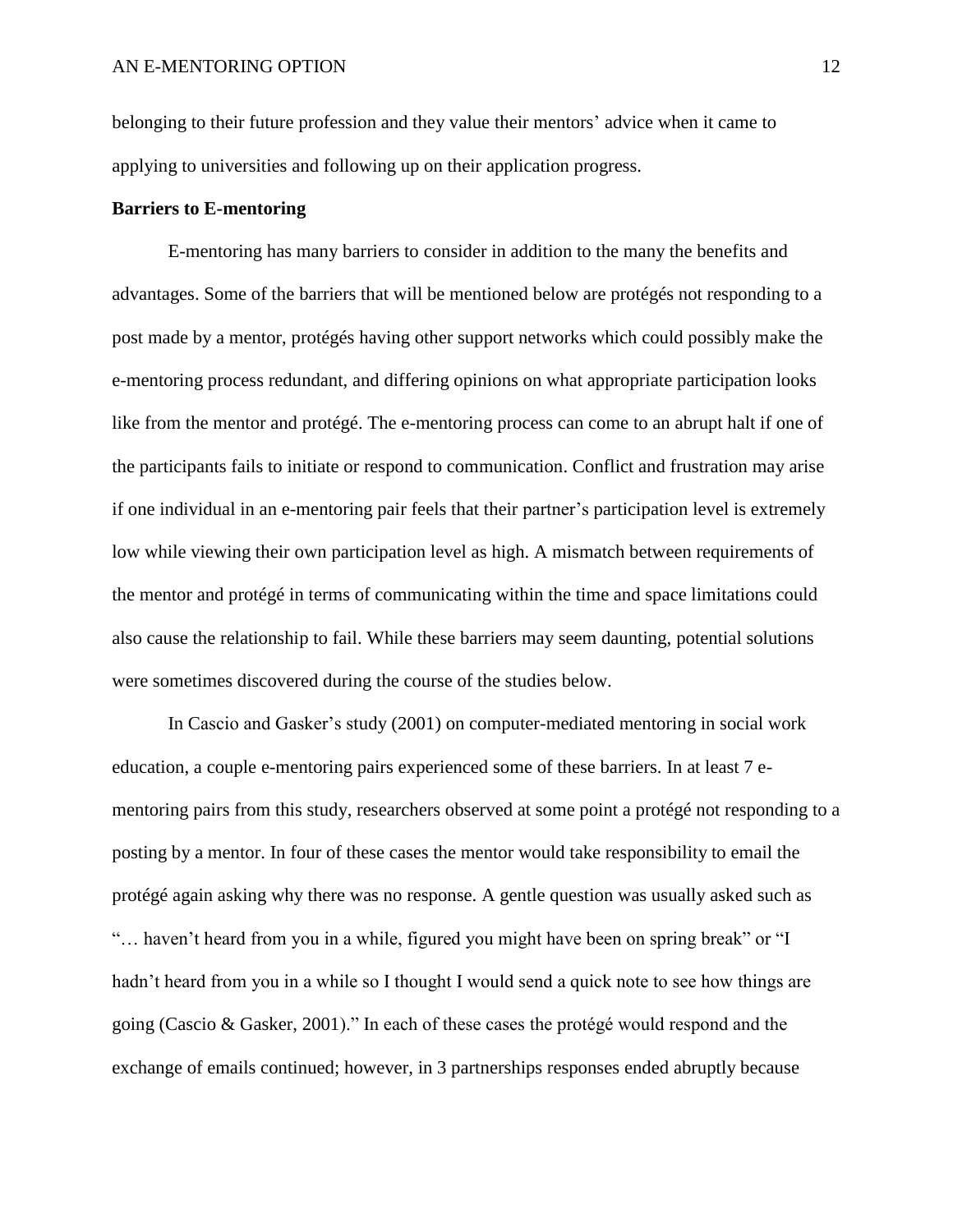these mentors did not take the initiative to send another email. The loss or neglect to send an email is a barrier in e-mentoring that in some cases can cause an abrupt stop to the e-mentoring process.

In 2010Thompson, Jeffries and Topping wrote a journal article about a study they did on E-mentoring for an e-learning development program. They set out to identify consulting and counseling behaviors, socio-emotional support behaviors, goal-setting and problem-solving behaviors in e-mentoring. The study operated in two year-long phases, involving 8 protégés in the first phase and 16 protégés in the second phase. The first phase included 5 mentors while the second phase included 7 mentors, two of which had been protégés in phase one. In each phase mentors advised their protégés' in adapting an existing traditional learning module for online delivery or to create a completely new online module. During the mentoring period, two face-toface training days were used for mentors along with three face-to-face groups plus pair-wise training/meeting days for mentors and mentees which were linked using a web-based chat room facility. Email, telephone and some face-to-face mentoring contact between pairs were also used for mentoring during this study. As an incentive mentors were paid eight hours per year for each protégé. Phase one was different from phase two because it used specific details and tools, including a project plan while phase two included 9 program leaders. Evaluating this study involved gathering feedback from researchers in the study using a questionnaire delivered and returned by email along with using face-to-face semi-structured interviews with mentors. All mentors returned their questionnaires and were interviewed, but only 14 of the 16 protégés returned their questionnaires with two dropping out of the study. Random selection was then used to pick five mentees to be interviewed face-to-face. All mentor/protégé measures,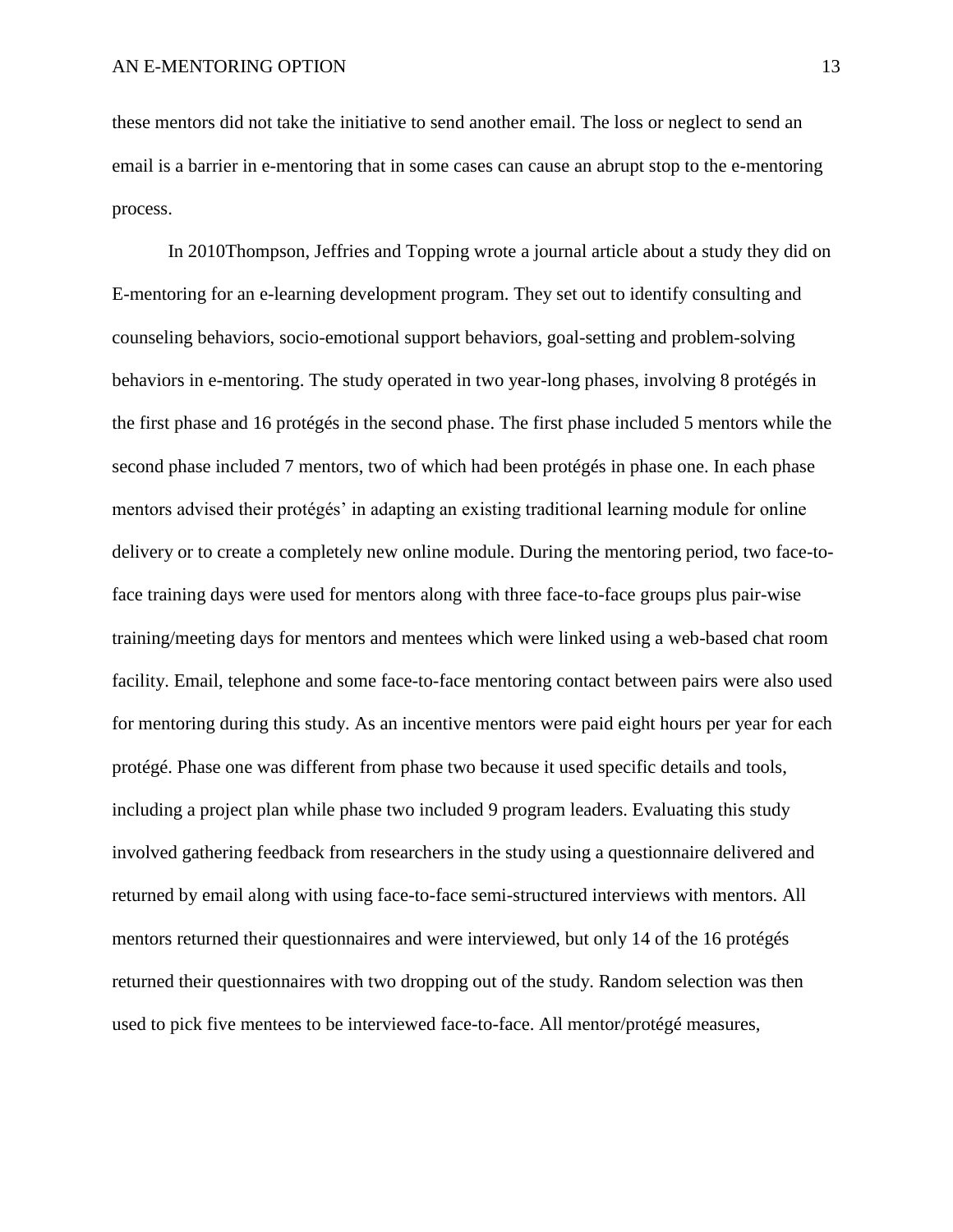interviews, and data analysis were devised and performed by external consultants. The last method to gather results included project staff interviewing 7 of phase two's 9 program leaders.

Thompson, Jeffries and Topping (2010), stated in their article that many mentors felt protégés should be committed to responding to communications. For example, mentors commented: "'I don't know whether to keep bombarding them with email"' or "I felt I was badgering" (p.3)'. To add to the complications of this barrier, which was also observed in Cascio and Gasker's study, Thompson et al., identified that when protégés had other support networks mentors were needed less and the mentoring system risked being seen as redundant. A lack of response in this case could mean that the protégé is doing extremely well and doesn't need their help, but it would difficult for a mentor to know whether this is the case or not.

Loureiro-Koechlin and Allan (2010) created a study on an e-learning in which they searched for what the effects of implementing an e-learning and e-mentoring process would have on encouraging graduate women to progress into employment and management positions of the logistics and supply chain industries. Participants in this study included: 60 students acting as protégés, 34 mentors and a project team of 5 members along with 3 tutors. Once these participants were recruited, all of whom were women, they took part in a taught module delivered partly online and on a part-time flexible basis. The researchers of this study believed in an ethnography approach which made the researchers both participants and observers. The data collected in this study included project documentation, online discussion group messages, and online module and mentoring evaluation questionnaires. Additionally in-depth interviews were held with 12 people associated closely with the study. The study took a data analysis approach to analyze content using a coding scheme. A two-stage analysis was used with the first stage identifying the activities carried out and issues raised during the taught module and mentoring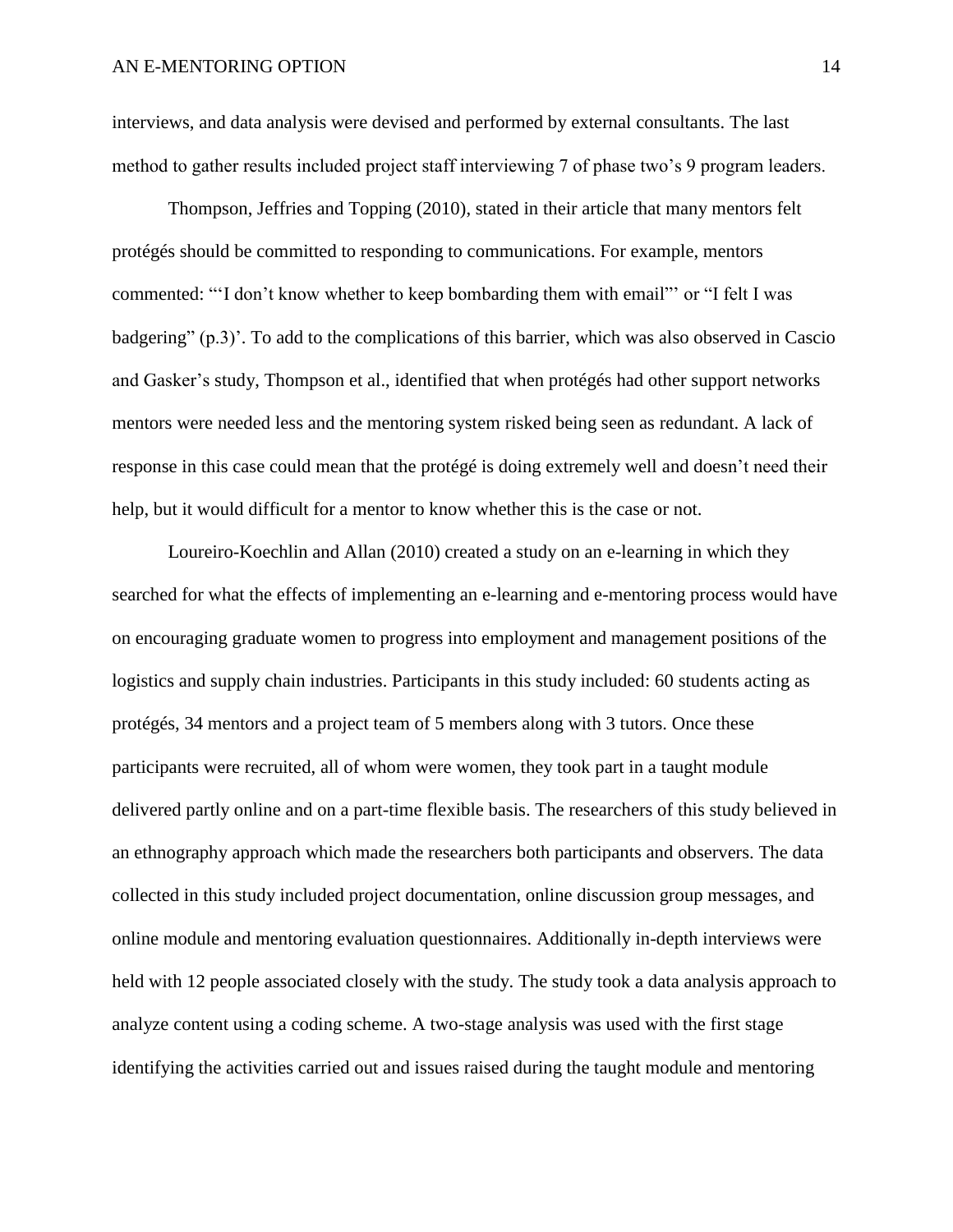process. In the second stage, structuration theory was used to make sense of individual experiences within the project and interpreting findings.

Loureiro-Koechlin and Allen's study (2010), looked at the context of e-learning and ementoring, in which individuals could be perceived as both 'alone' in front of their computer screen, part of an online community, and/or in one-to-one relationships with their mentor or tutor depending upon the e-mentoring process and participation level. This participation level may depend on the individuals' perceptions of being absent or present themselves and how they felt the other community members were participating. This could lead to a potential barrier in which one individual in an e-mentoring pair feels their participation can be extremely low even though the other individual's participation level may be high. Some mentoring pairs in Loureiro-Koechlin and Allen's study reported that they were not satisfied with the mentoring process, possibly due to the lack of participation of either the mentee or mentor. An example of this can be seen in the following case, found in Loureiro-Koechlin and Allen's study:

A protégé requested an online meeting with her mentor who responded by providing four alternative dates or times which were within the next 10 days, but in this case the protégé did not respond to this message for 10 days by which time the proposed meeting times were unusable. Next the mentor responded by offering some additional times for an online meeting plus possible times for a face-to-face meeting, but the mentee's reply came after 12 days and a meeting never took place.

(Loureiro-Koechlin & Allan, 2010, p. # 733)

The example depicts a time frame difference which leads to an inability to create a working routine. When this is put together with a mismatch between requirements of the mentor and protégé in terms of meeting time/space, the relationship could not work out. This described a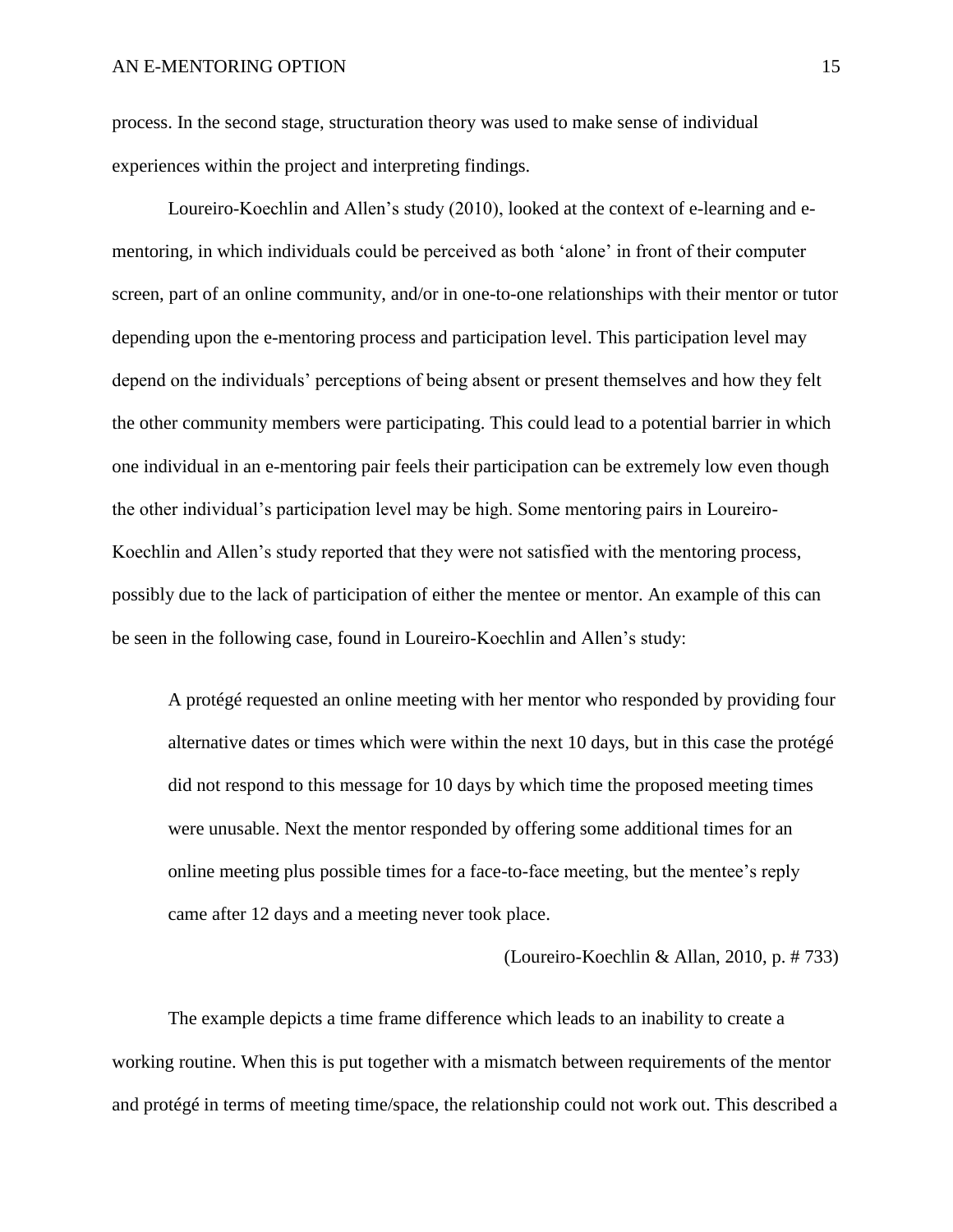barrier to e-mentoring which is caused by the flexible time/space constraints which are usually an advantage of e-mentoring.

## **Finale Suggested Modifications to E-mentoring**

No mentoring program is perfect as was seen in the many barriers mentioned above, but with time, e-mentoring may adjust to overcome some of those barriers. The studies reviewed in this paper have many helpful suggestions on how to create success in e-mentoring programs. One such suggestion might be to include some face-to-face traditional mentoring with ementoring to create a blended mentoring experience to get the best of both mentoring strategies. Some suggestions included matching protégés with mentors who have the same race or gender as them. Even so, the articles had mixed reviews on whether these modifications are positive additions or not.

## **The need for face-to-face mentoring**

In Murphy's 2011 study on increasing support from e-mentors and protégés, a significant association was found between talking on the phone and meeting face-to-face, with vocational support being provided by mentors. Talking on the phone or meeting face to face, was associated with vocational support for mentors and meeting face to face was directly related to a protégé's career planning. Career planning and protégé satisfaction with their mentor was then significantly associated with developmental initiation (Murphy). The results from this study strongly suggest that including face-to-face interactions with e-mentoring could make some improvements to the outcomes of e-mentoring.

Results from Thompson, Jeffries and Topping's study (2010) on e-mentoring and elearning development found many mentors had the opinion that more frequent contact would have been helpful as well as an early face to face meeting. In addition, offering an online tutorial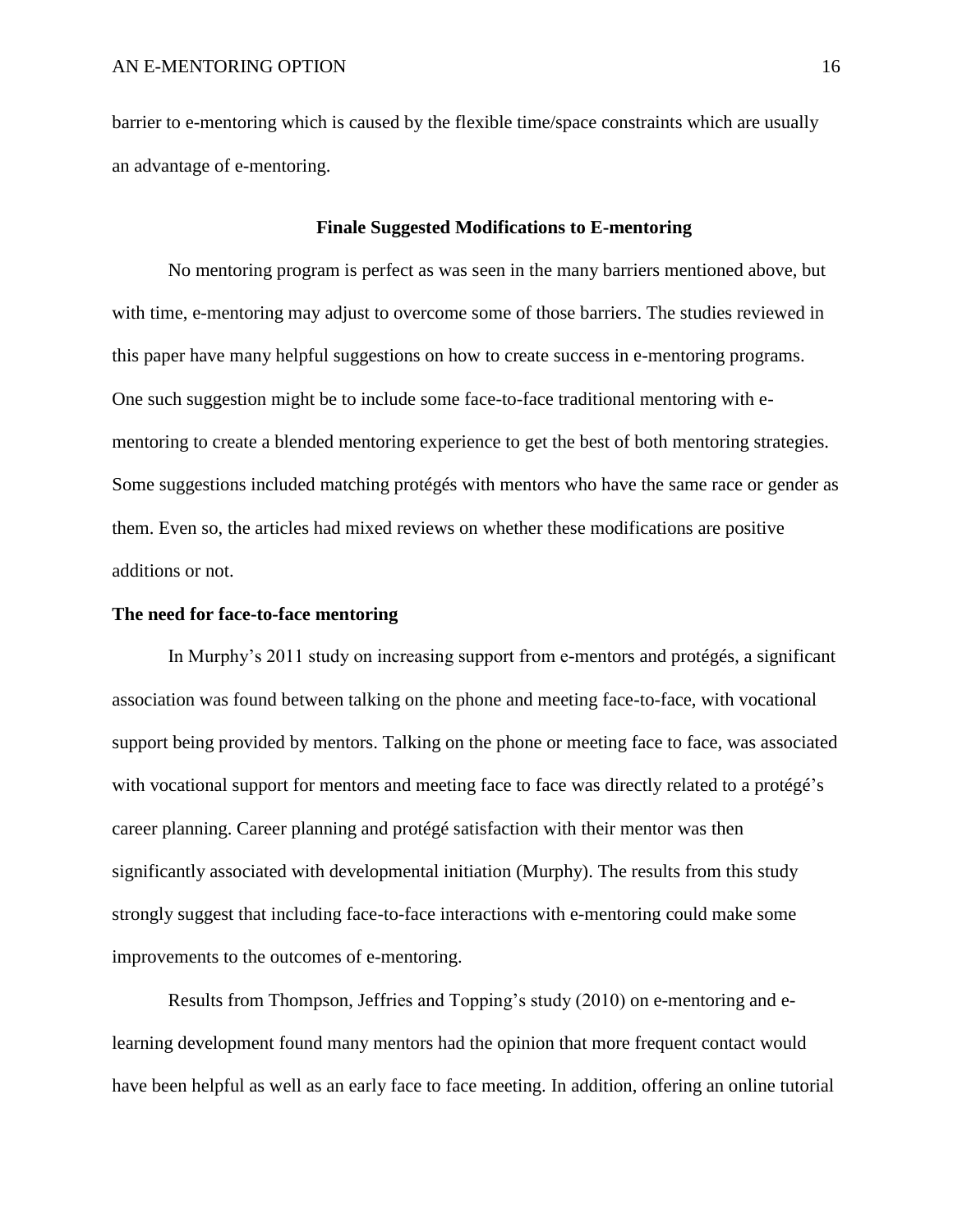#### AN E-MENTORING OPTION 17

and manual early in course development improved satisfaction with e-mentoring. The study supported this opinion and found that purely electronic contact appeared ineffective and early face-to-face meetings between mentors and mentees were widely seen as essential. It was then suggested that effective e-mentoring for purposes similar to this study should involve blended forms of communication including face-to-face options.

At the start of the online activities in Loureiro-Koechlin and Allen's study (2010), it was found that students drew on their knowledge of face-to-face interaction and tried to mimic them through the electronic mediation source used for e-mentoring. Over time students separated faceto-face interaction with online interactions; this included developing their own online routine in combination with new online conventions of communication. According to the data collected, the use of face-to-face induction sessions to practice introducing protégés to e-mentoring may have given students the wrong impression, making them think that face-to-face meeting was a similar process to online interactions. Data from the study suggests that mentoring exchanges worked better when both mentor and mentee were enthusiastic and keen to learn together how to carry out mentoring. It was assumed that this could not happen if the face-to-face meeting at the induction session was included in the e-mentoring program. Without this face-to-face meeting pairs could achieve a common set of beliefs in establishing an e-mentoring routine where communication occurred on a regular basis and mentors were able to answer protégés' inquires, leaving both to feel satisfied with their exchanges. This leads to the idea that face-to-face should not be included in the e-mentoring process.

With regard to the perceived benefits in the Penny and Bolton study (2011) where ementoring was used in relation to teaching candidates, there were differences found between those who visited the school and those who did not. Those who visited appeared to feel as if they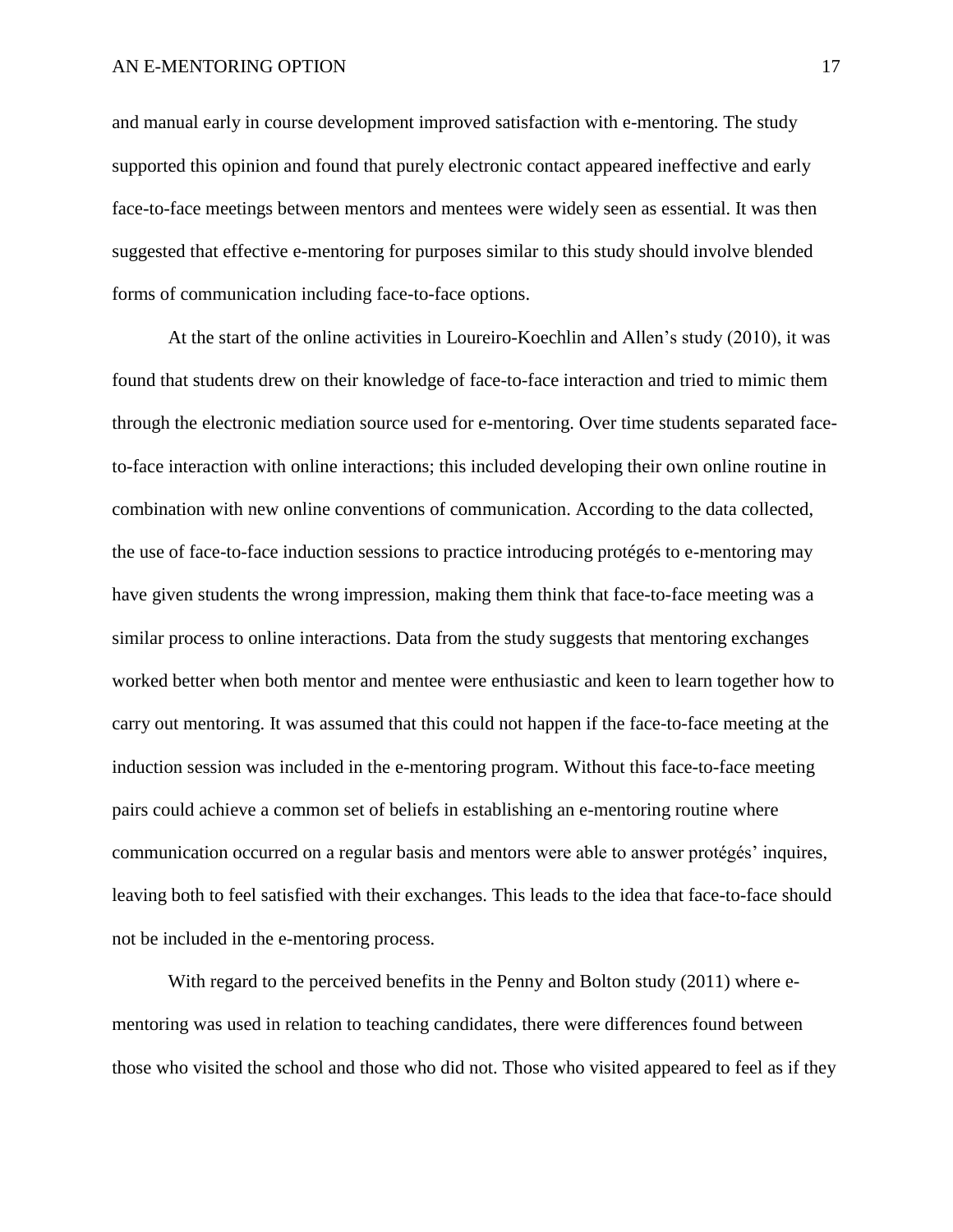better understood the challenges of urban education and the special needs of students in an urban setting. These candidates were also found to have a greater sense of what it is like to be a teacher and the visit helped them to improve their teaching skills. It appears that the school visitation helped mentors understand their protégés' situations, and it gave them a sense of what teaching would involve. An apparent significant difference was found in mentors who visited (Penny and Bolton); they had a greater positive shift in their attitude toward teaching in an urban setting than those who did not visit. In this case the mentors were found to benefit from face-to-face interaction with the protégés. Overall, in reviewing various studies in this literature review, it appears that whether face-to-face interaction would improve e-mentoring depends upon the specific application of the e-mentoring program.

In a 2008 article by Smith-Jentsch, et al., many questions were asked about the effects of gender and face-to-face meeting on e-mentoring. Specifically the researchers in this article asked; would there be more or less psychosocial support in e-mentoring than traditional mentoring, would gender moderate the effect or impact of communication mode, would there be a difference in the amount of interactive dialogue between face-to-face mentoring and ementoring, would self-efficacy levels be effected by psychosocial and career support, and would there be a correlation between dialogue interactivity and self-efficacy. Recruiting from an undergraduate biology class this study found 106 undergraduate freshmen to participate in their study as protégés. The mentor participants in this study were found from an upper-level biology class, 24 males and 31 females with at least a 3.0 GPA. Protégé participants were randomly assigned to either a face-to-face mentoring group or a solely electronic chat communication group. Mentor participants were assigned one face-to-face protégé and one strictly electronic communication protégé. This study included a fiscal incentive of \$10 an hour for mentors and \$8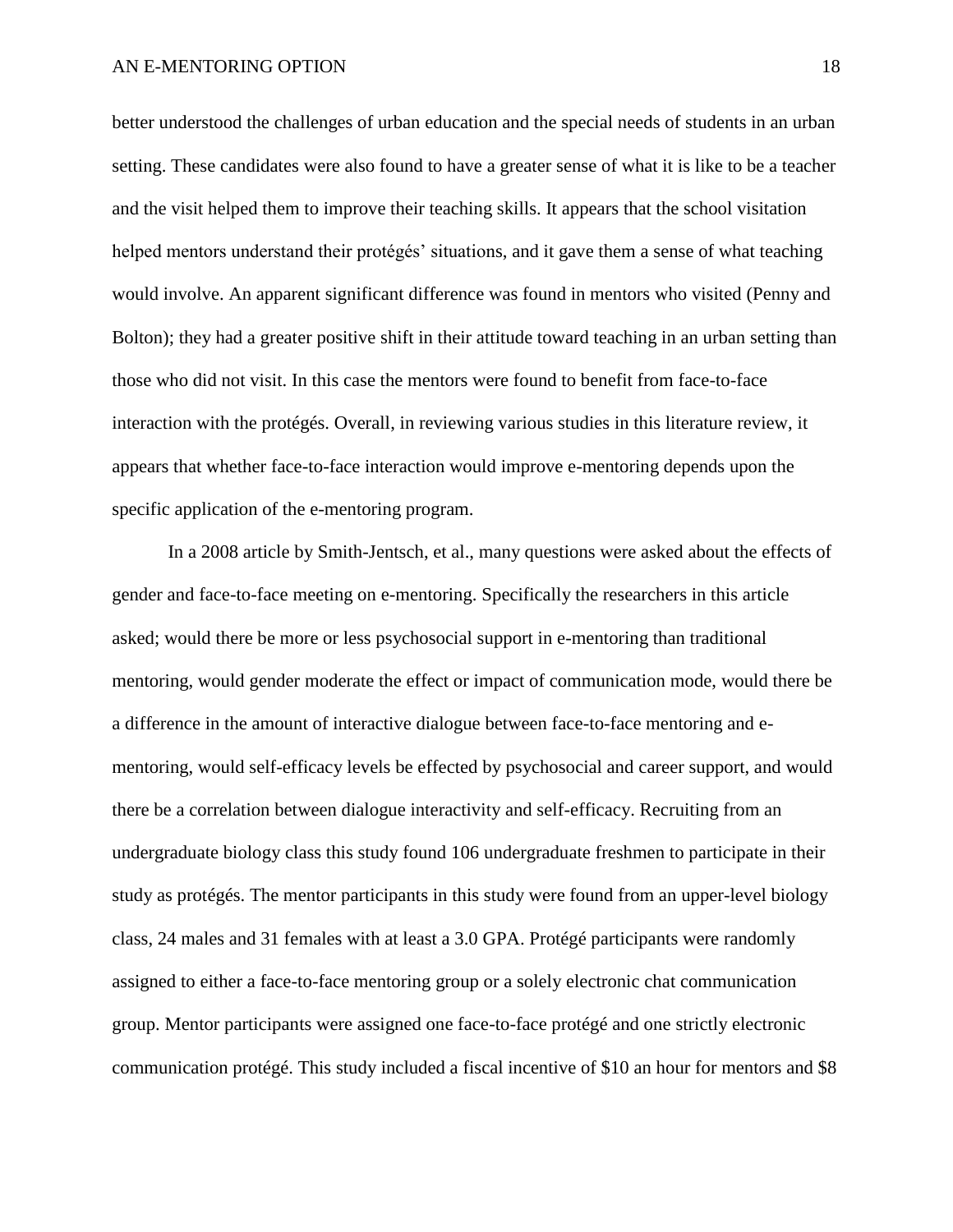## AN E-MENTORING OPTION 19

an hour for protégés on the completion of measures. To measure results, 15 items from the college self-efficacy inventory, a mentor/protégé report on how much psychosocial support and career support they felt, and transcriptions of audio recordings of face-to-face sessions were used. 6-point Likert scales were used to assess the self-efficacy inventory and participant reports. 2 raters and coders were used to assess data from the transcripts.

From the Smith-Jentsch et al. (2008) study, it was found that protégés who were mentored through electronic chat received fewer statements supporting career and psychosocial goals than those mentored through a face-to-face. While this may be a negative to e-mentoring, a positive to e-mentoring was also found in that the dialogue between mentors and protégés was significantly more interactive in an electronic format than in a face-to-face condition. To continue support of electronic mentoring research from this article showed that post-mentoring self-efficacy could be predicted by dialogue interactivity, but only for participants in the ementoring condition not in the face-to-face condition.

## **Gender and Race Suggestions for E-mentoring**

Gender differences in e-mentoring were studied by Savicki, Kelley, and Oesterreich (1999). In this study, the researchers sought to find out whether males or females had a superior group development communication style, whether females could accurately determine the gender of an author based off electronic communications only, would male participants be more likely to determine their judgments of an author's gender as correct regardless of actual accuracy, will more online communication help a participant determine an author's gender, and whether there are accurate factors which can be used to judge an author's gender. 39 college undergraduates participated in this study, of which 10 were men and 29 were women. Participant age ranged from 18 to 52 with an average of being age 20.8. 20 messages, taken from a previous study's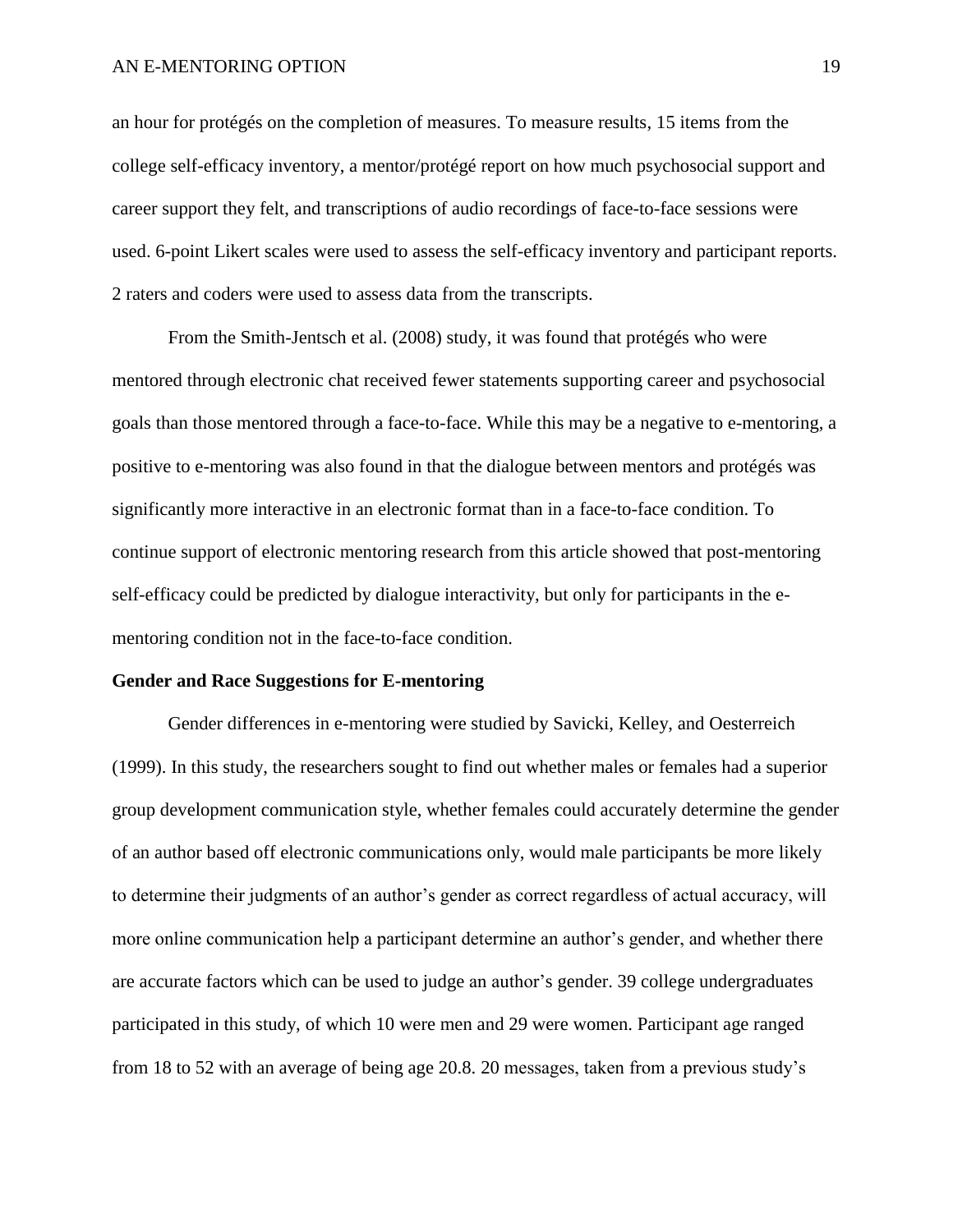dataset, were rated by participants in judgment of gender; the participants also rated the level of certainty they felt in the accuracy of their judgment. Messages in a higher group development communication style were categorized by having self-disclosure, opinion statements, and an absence of argumentativeness or course language while messages in a lower group development communication style were categorized based off not having self-disclosure or opinion statements, yet having some argumentativeness or course language. Participants were also asked to rank the 10 possible factors that they may have used in determining an author's gender.

Savicki, Kelley, and Oesterreich (1999) found that subjects have a hard time judging whether or not an e-mail message was sent by a woman or a man. They go on to discuss that even though past research found that men and women in same sex groups generally use different patterns of language the text-based medium and language usage in computer-mediated communications can be misleading. This supports the idea that a protégé or mentor would most likely not be able to tell the gender of their e-mentoring partner and if that cannot be determined it may be reasonable to think that ethnicity would not be discernible via e-mentoring either.

A study done by Blake-Beard, et al. (2011), searched for the answers to what individuals from different genders and ethnicities want in terms of race or gender of their mentors, whether or not individuals of different ethnicities and genders are equally likely to have a mentor of their own race or gender, whether the mentoring experience of a protégé is affected by matching gender or race, and if academic outcomes are affected by matching a protégé with their race or gender in mentoring. 7,361 potential participants were chosen for this study from a pool of undergraduate, graduate students, and postdoctoral scholars actively participating in MentorNet's online community at the time of data collection (February 2007). These potential participants were then asked to participate in the study as well as fill out a survey, which only 2,441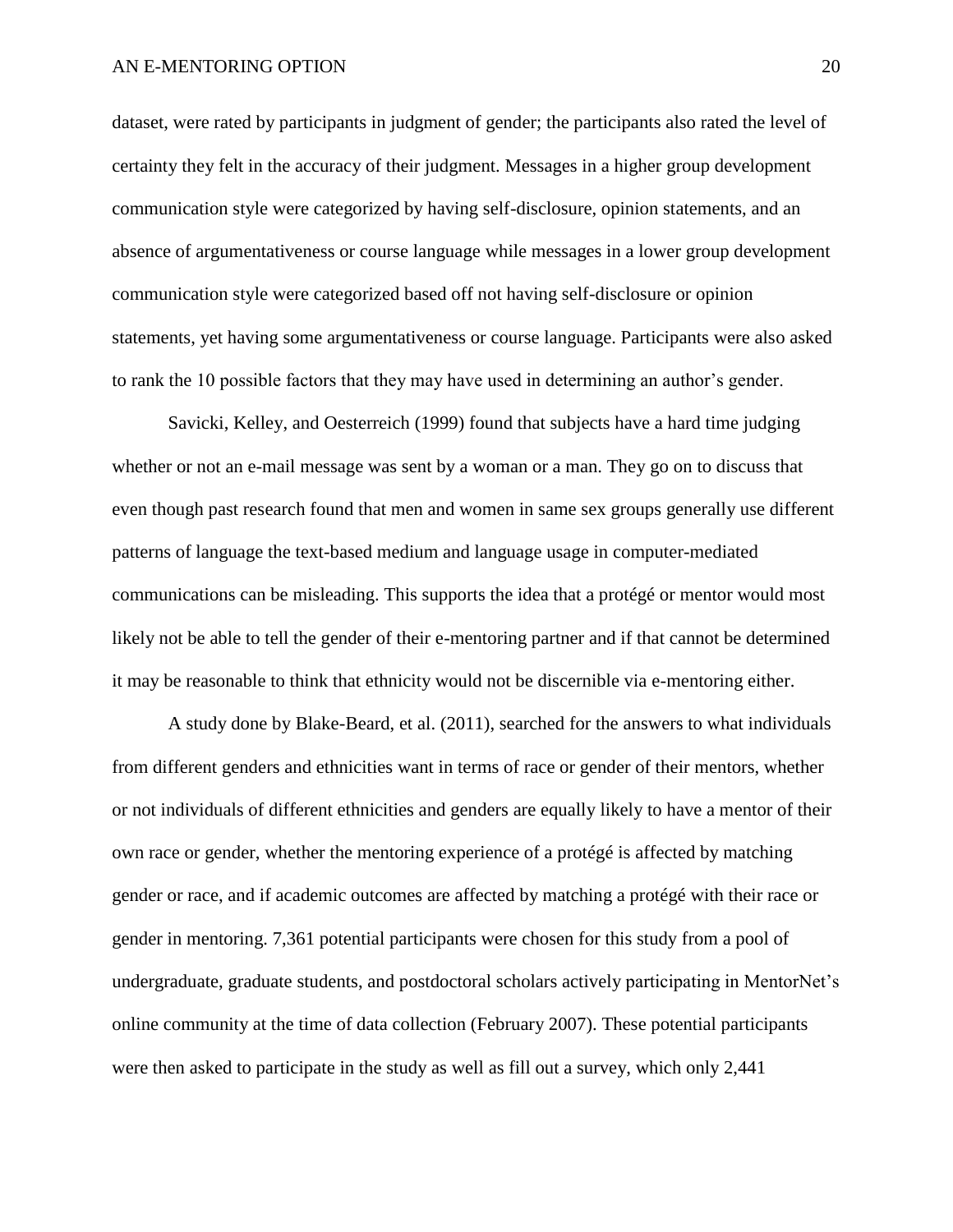participants completed. These participants were then narrowed down to just individuals who reported being U.S. citizens and reported having had at least one mentor of any kind. The resulting participant pool consisted of 866 women; 614 identifying as being white, 136 identifying as Asian or Asian-American, 44 identifying as black, 2 identifying as being Native American, 27 identifying as being Hispanic, 2 identifying as Hawaiian or Pacific Islander, and 41 as bi- or multiracial. Of the 141 men in this pool, 83 identified as white, 26 identified as Asian or Asian-American, 11 identified as Black, 12 identified as Hispanic, 1 identified as Hawaiian or Pacific Islander, and 8 identified as bi- or multiracial. Also identified were 3 individuals who did not specify their gender or ethnicity. The questionnaire that was returned by these participants consisted of 38 questions on demographic information, mentoring support, desired mentoring experiences, actual mentoring experiences, and academic outcomes.

Blake-Beard, et al. (2011), found that most participants in their study, especially females, felt having a mentor of their own race and gender was somewhat important to success. Reports from this study found that matching protégés with a mentor of their own race or gender meant receiving more help though there were no differences in terms of academic outcomes. The authors of this study suggest that these results may indicate that though race and gender may be a sign of a shared background, it should not be assumed that mentors will be more empathetic. Since there was no difference found in academic outcomes it was suggested that mentoring support can come from a variety of sources, across lines of race and gender.

## **Suggestions for Success in E-mentoring**

Qualitative findings in Cascio and Gasker's study (2001), on e-mentoring in social work education demonstrates how professional identity is facilitated through e-mentoring where mentors were employing their social work skills successfully and mentors were enthusiastic. The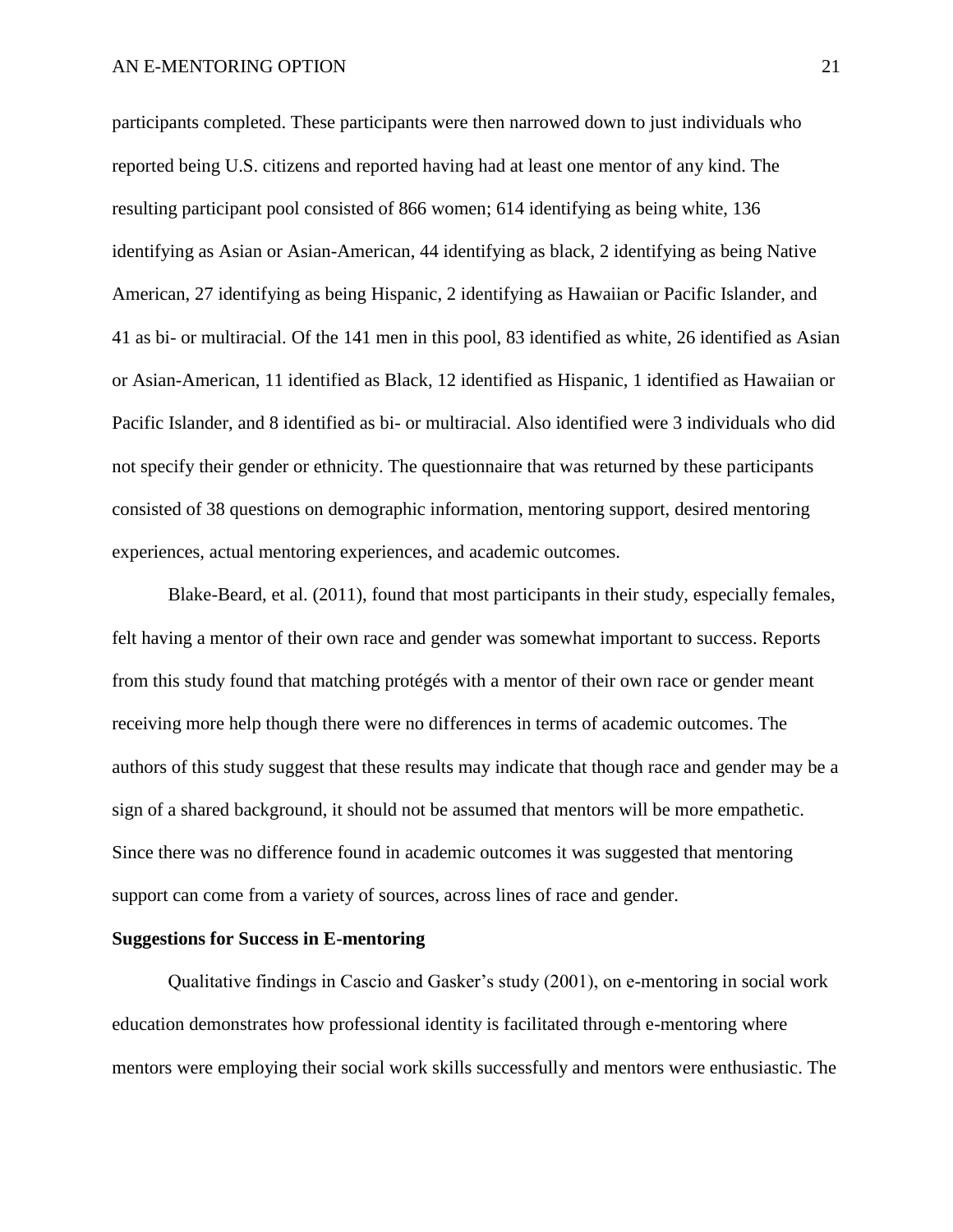study also mentions that the elements of a successful e-mentoring program include: motivation of the students, the appropriateness of the mentoring responses, and the responsibility embraced by some of the mentors to take charge of the mentoring process. It is then recommended that mentors and mentees be motivated by course credit or some other tangible reward to insure success in future projects. Also mentors should be educated regarding the responsibilities they bear as mentors.

Earlier, Murphy (2011) argued, in which university students were paired with alumni in e-mentoring, that perceived rather than actual similarity is clearly important for both e-mentoring parties. This leads to the suggestion that if the instructor or program administrator has some knowledge of the protégés' and mentors' values and attitudes, than they may be able to facilitate the matching process to create more effective mentor-protégé pairs. Later in the same study, it was found that similarity was significantly associated with vocational support and psychosocial support provided by mentors. It was also found that psychosocial support was significantly associated with protégés' satisfaction with mentors and intention to continue the relationship. Higher levels of career and psychosocial support were associated with greater intention to continue the relationship for mentors and protégés, with continuation being a key indication of a successful social exchange relationship between students and professionals. Overall a connection was made in Murphy's study between perceived similarity and an indication of a successful social exchange relationship. This can be facilitated with some knowledge of the protégés' and mentors' values and attitudes.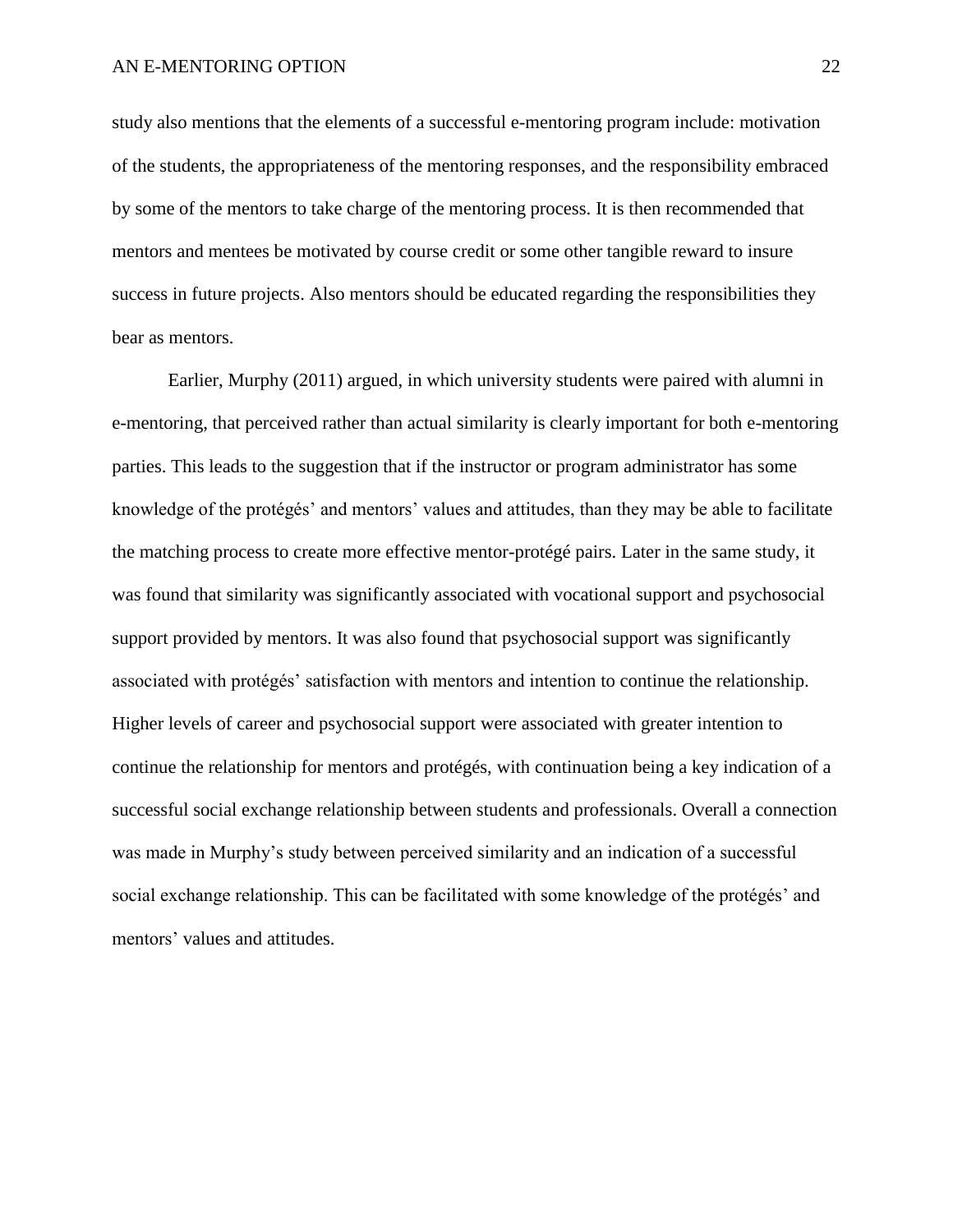## **Discussion**

The literature in this field discussed here creates a strong sense of strengths versus weaknesses in the e-mentoring model. Reasons to use e-mentoring because of the benefits it could have on a variety of students, along with some community members in the positions of both protégé and mentor, are clear. Weaknesses of the e-mentoring model were assessed in terms of barriers that could be overcome with thoughtful planning. Future research is still needed to determine variables that lead to best practice in e-mentoring programs. In the articles described here, there are a multitude of suggestions for successfully creating an e-mentoring model, especially as to whether or not to include face-to-face mentoring and matching protégés with their mentors based on ethnicity or gender.

The discussion outlined here demonstrates the variety of ways e-mentoring can be potentially used to positively impact students and others. The protégés and mentors were rarely similar in any of these articles and the setting of e-mentoring could be viewed as very flexible in it's' implementation. Each article seemed to test multiple questions about e-mentoring leading to a wealth of information emerging from each article.

Weaknesses of literature for e-mentoring could be found in the reliability of the results in many of these studies. The methods used to obtain results were usually left to interviews and questionnaires, some of which could be seen as being susceptible to bias. In one study, Loureiro-Koechlin and Allan, (2010), an ethnography approach was used where researchers participated in the study possibly leading to experimenter bias. Dropout rates in several of the studies were also noticeable. The largest weakness in the research set around e-mentoring would be in the overall lack of research on the subject which many of the reviewed articles have mentioned.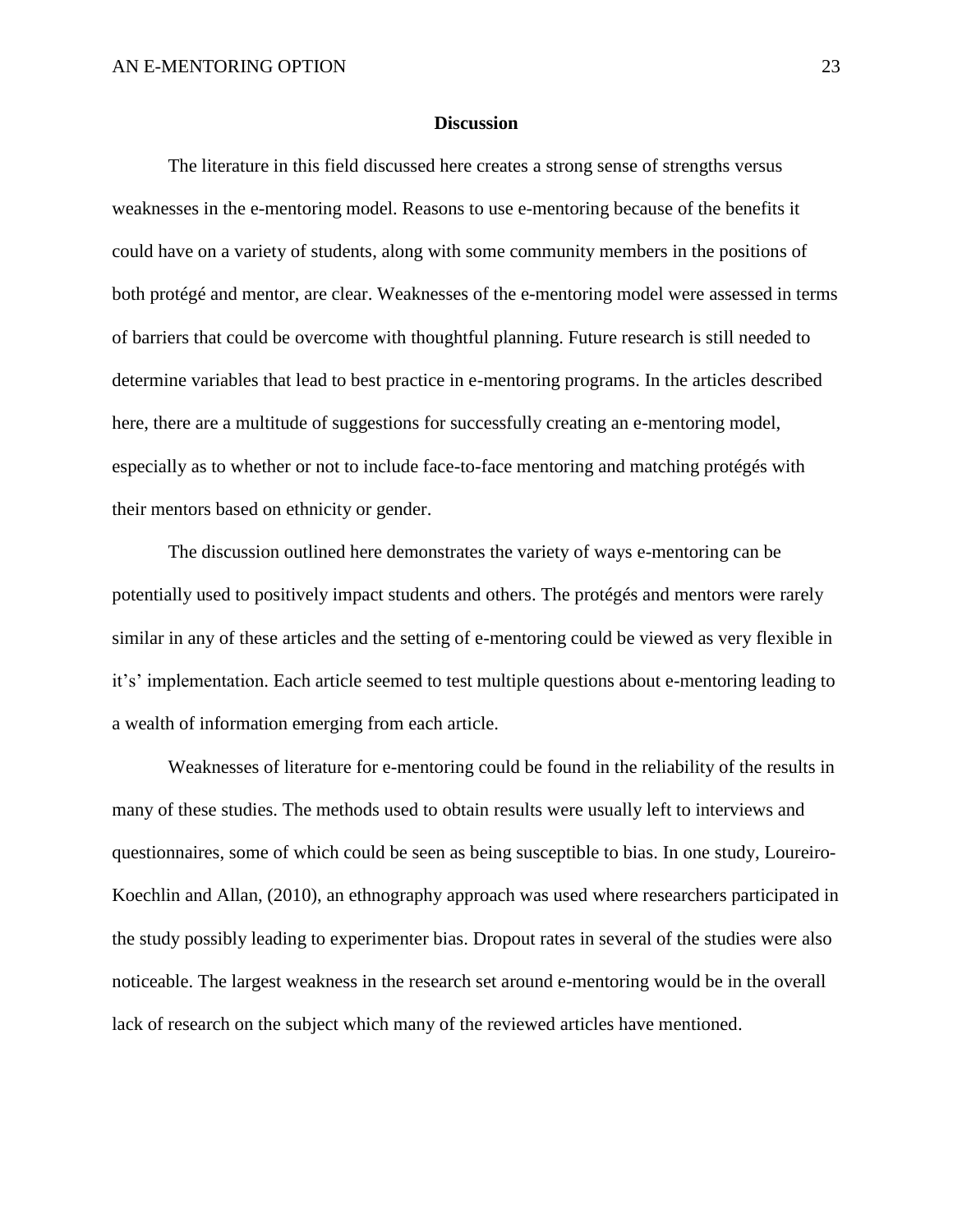The next steps in research for this field might include ways to increase mentor – protégé email response consistency. This might account for dropout rates in most studies. A closer look at when and how face-to-face mentoring should be included in e-mentoring would also be a great advance in research on this topic. The last improvement suggested to develop the research depth of e-mentoring would be a longitudinal study in which the lasting effects of e-mentoring could be observed, as none of the studies included had examined long-term outcomes. In sum, while this review of current research is promising, much more needs to be completed to develop sound, effective methods for e-mentoring programs.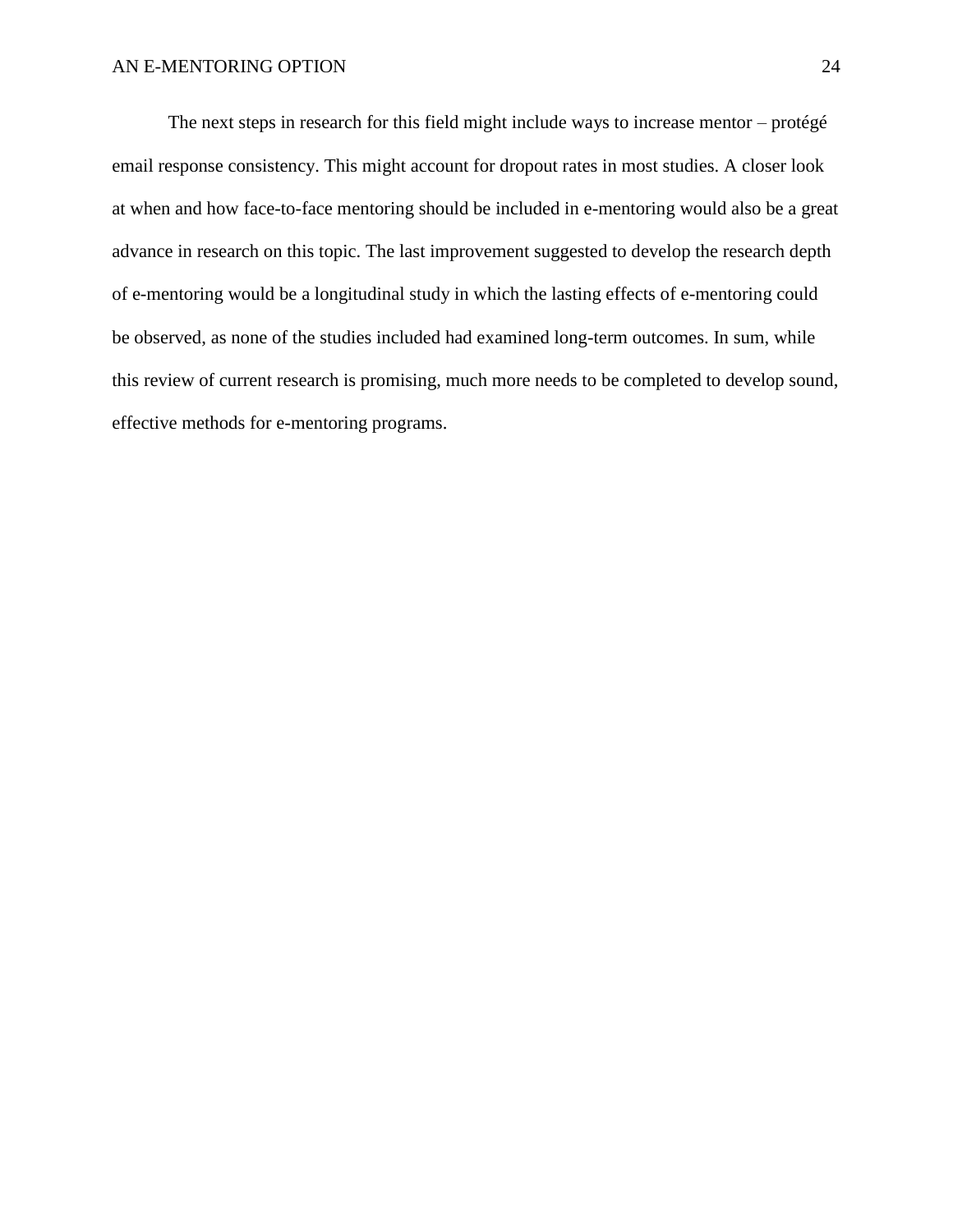## **Author's Note**

I feel it is important to note that working through the Winona Workforce Center I participated in an e-mentoring program located at the Winona Area Learning Center during 2012-2013 school year. There I helped set up the E-Mentoring Program by contacting mentors, setting up group meetings, and monitoring e-mails between mentors and protégés. In the program I worked closely with Scott Lowery, and Winona Area Learning Center teacher, and we were able to get 16 students and 11 mentors to participate in the 2011-2012 school year. This program originated from the University of Minnesota's Institute on Community Integration and was adapted to the Winona Area Learning Center with help from Winona Workforce Center staff. The program is still used at the University of Minnesota to help developmentally disabled students connect to the work world. Additional e-mentoring programs that I've encountered are the Air Force's mentoring program and the Minnesota Virtual Academy.

Through the e-mentoring program at the Winona Area Learning Center, I have experienced firsthand some of the benefits and barriers to e-mentoring. The main benefit was the removal of the time constraints of traditional face-to-face mentoring. When I was getting the ementoring set up for the school year, I noticed that all the mentors had very busy schedules. Even trying to meet with them directly to discuss the program was a complex scheduling process. These high-quality mentors would never have been able to participate without the flexibility of ementoring.

The primary barrier which occurred during my time with the Winona Area Learning Center was the delay between response times. There were many instances where the protégé would fail to respond to a mentor's communication and the mentoring process would halt. A lot of times we would try to intervene either by asking the mentor to send a follow-up email or by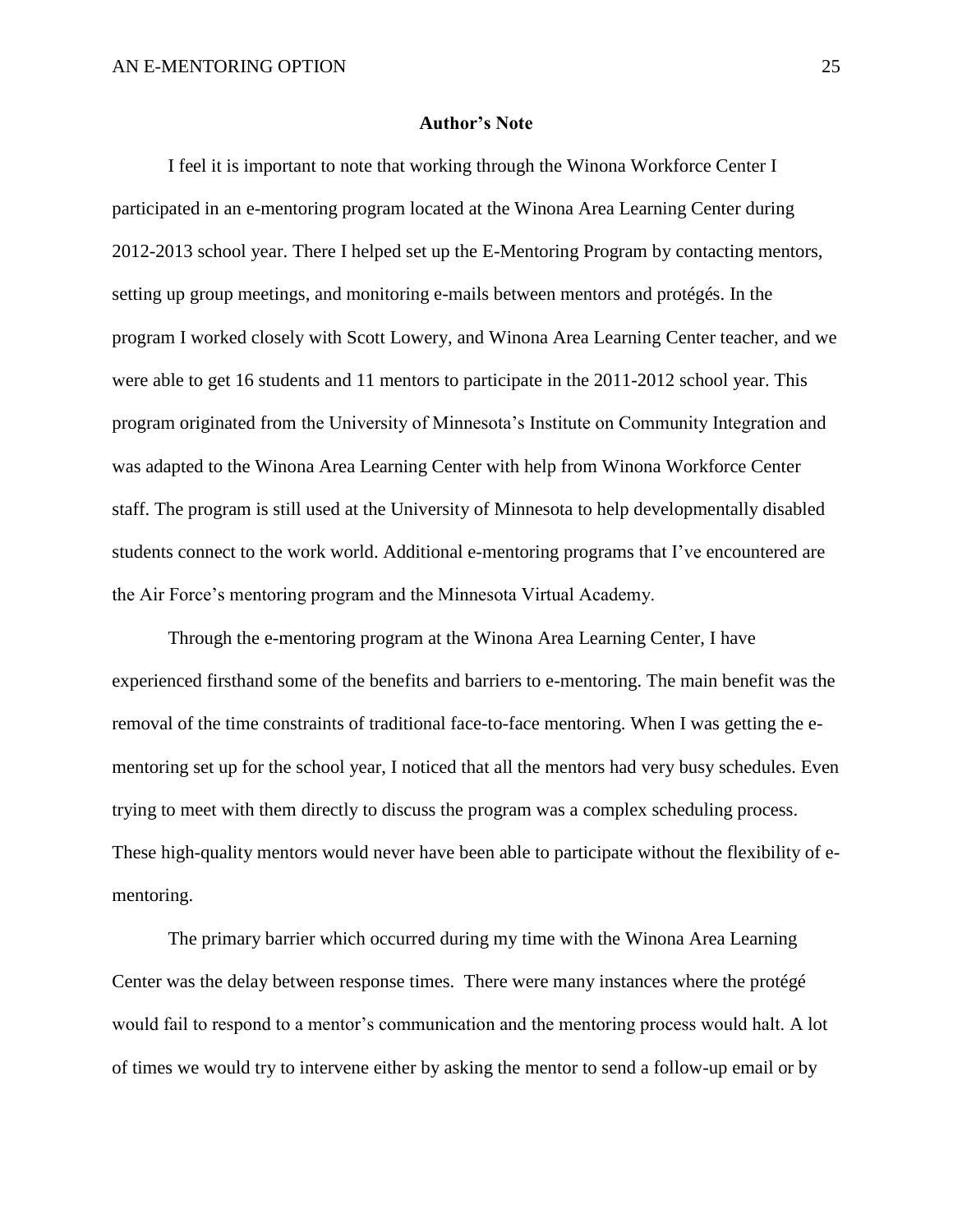contacting the protégé directly. These strategies did not always work and mentoring relationship failed to resume.

Overall, my direct experience with e-mentoring has showed that the lessening of the time constraints allows for a larger pool of high quality mentors to match with protégés' diverse interests. Ultimately, the protégés' effort level determines the success of the e-mentoring process. If they were dedicated to the relationship, they were able to reap more benefits due to their continued communication.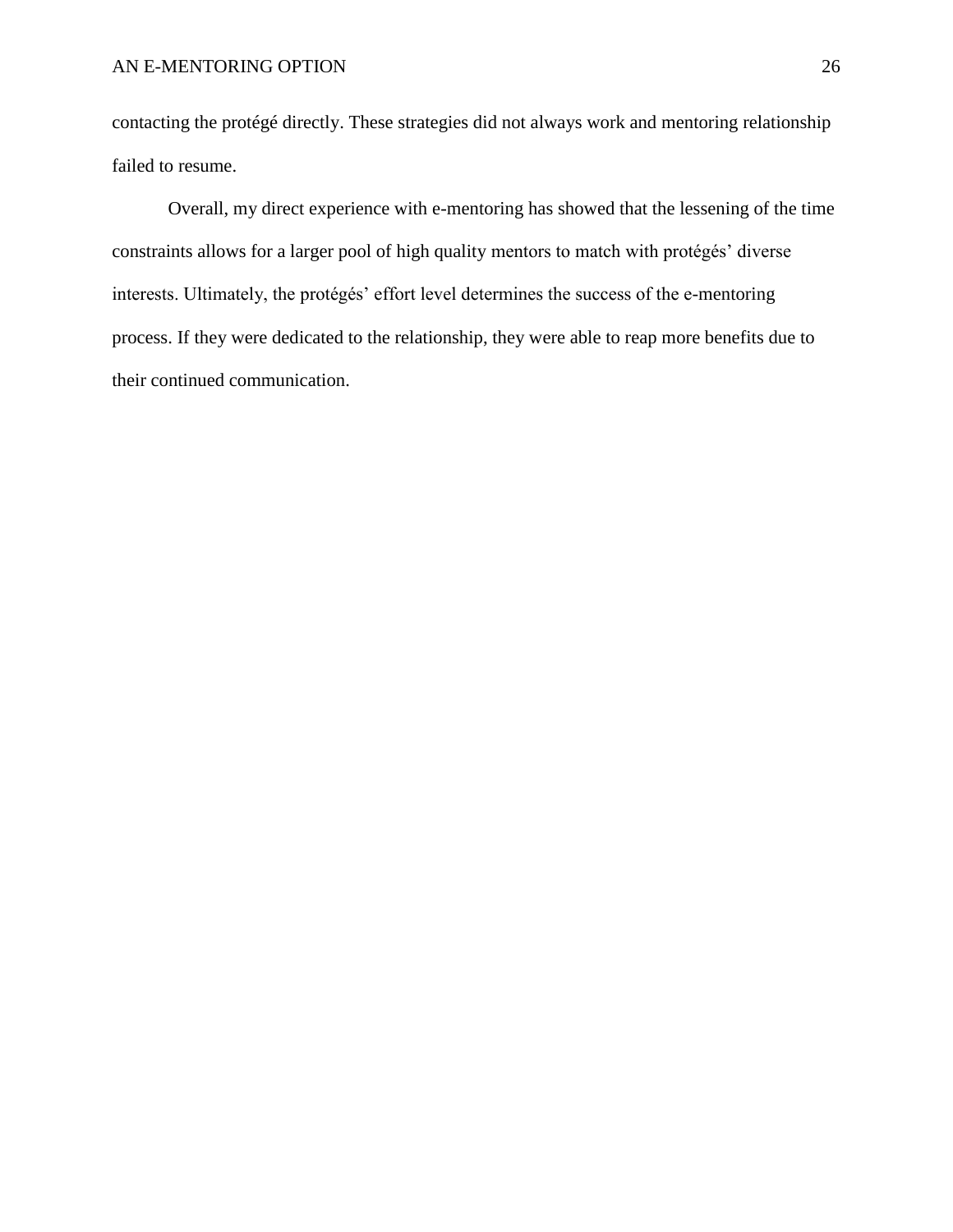#### References

- Blake-Beard, S., Bayne, M. L., Crosby, F. J., & Muller, C. B. (2011). Matching by race and gender in mentoring relationships: Keeping our eyes on the prize. Journal of Social Issues, 67(3), 622-643. doi:10.1111/j.1540-4560.2011.01717.x
- Cascio, T., & Gasker, J. (2001). Everyone has a shining side: Computer-mediated mentoring in social work education. *Journal of Social Work Education, 37*(2), 283-293.
- Edirisingha, P. (2009). Swimming in the deep-end: An E-mentoring approach to help mature students' transition to higher education. *European Journal of Open, Distance and E-Learning,* 1-9.
- Hwang, A., Kessler, E. H., & Francesco, A. M. (2004). Student networking behavior, culture, and grade performance: An empirical study and pedagogical recommendations. Academy of Management Learning & Education, 3(2), 139-150. doi:10.5465/AMLE.2004.13500532
- Loureiro-Koechlin, C., & Allan, B. (2010). Time, space and structure in an e-learning and ementoring project. *British Journal of Educational Technology, 41*(5), 721-735. doi:10.1111/j.1467-8535.2009.00975.x
- Murphy, W. M. (2011). From E-mentoring to blended mentoring: Increasing students' developmental initiation and mentors' satisfaction. *Academy of Management Learning & Education, 10*(4), 606-622. doi:10.5465/amle.2010.0090